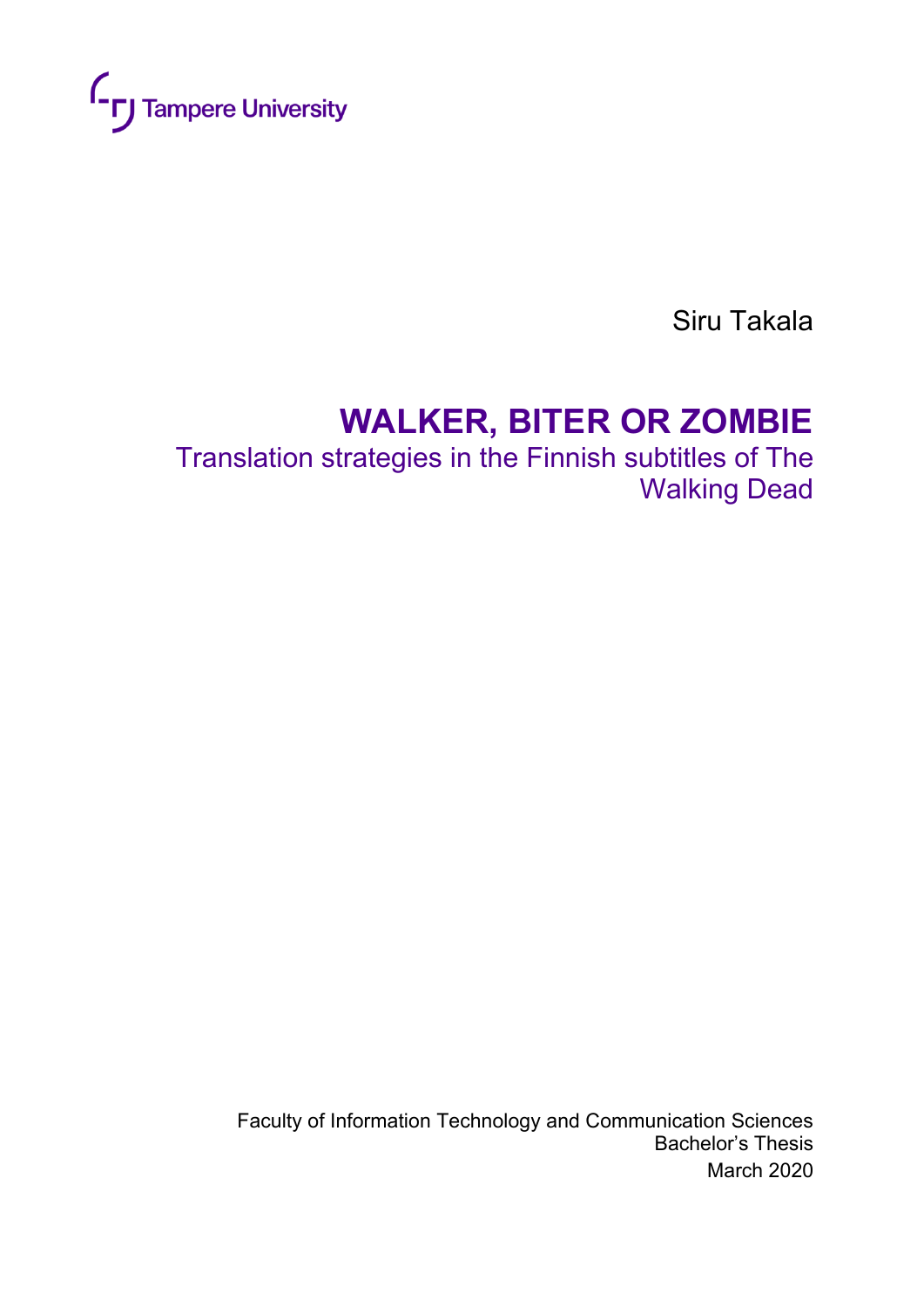## **ABSTRACT**

Siru Takala: Walker, biter or zombie – translation strategies in the Finnish subtitles of The Walking Dead Bachelor's Thesis Tampere University Degree Programme in Languages March 2020

With this thesis I want to discover how the different descriptive terms substituting for "zombie" are translated and study which translation strategies are used in the sentences corresponding to those terms in the Finnish subtitles of The Walking Dead. The research questions are as follows: how are the terms translated into Finnish, and how do those translations influence the translation strategies of the sentences they are embedded in? The thesis combines the study of translation strategies with observing the meaning of a linguistic storytelling element, the terms for the zombies.

The Walking Dead (2010–) is an American TV series that follows the story of a survivor group after a zombie outbreak. The absence of the word "zombie" and the usage of other terms are a part of the series' world-building. I chose to examine episodes from two separate seasons to observe the terms as the story progresses. I identified sentences from the source text that contain a word that substitutes for the word "zombie" and categorized the terms to assist their analyzation. The categories were *a word or a phrase referring to a zombie*, *an insult*, *a pronoun*, and *other*. I then analyzed the example sentences utilizing the classification for the translation of culture-bound terms by Jorge Díaz Cintas and Aline Remael (2014). I modified the classification slightly by expanding the definition of *explicitation*.

My hypotheses were that the translations would be varying in nature and have a similar feeling to the source text. While this occurs at times with direct translations, several times the word "zombie" is utilized. I discovered that 40 terms out of 68 are translated as "zombie". Other common translations include "purija" [biter], "kuollut" [dead], and "ne" [they (inanimate)]. "Biter" and "geek" have the most different translations.

*Explicitation* was the most popular translation strategy. *Calque* was also a popular strategy with 15 instances. *Substitution*, *omission*, and *addition* were used less than 10 times each. The subtitles are often straightforward and literal, although in many instances they resort to omissions and condensing, which is typical for subtitles. Regarding the use of "zombie" in Finnish, I concluded that regardless of the translators knowing or not knowing the in-universe feature, the translation is to assist the viewer's watching experience by using a traditional term everyone knows.

Keywords: translation strategy, audiovisual translation, subtitling, explicitation

The originality of this thesis has been checked using the Turnitin OriginalityCheck service.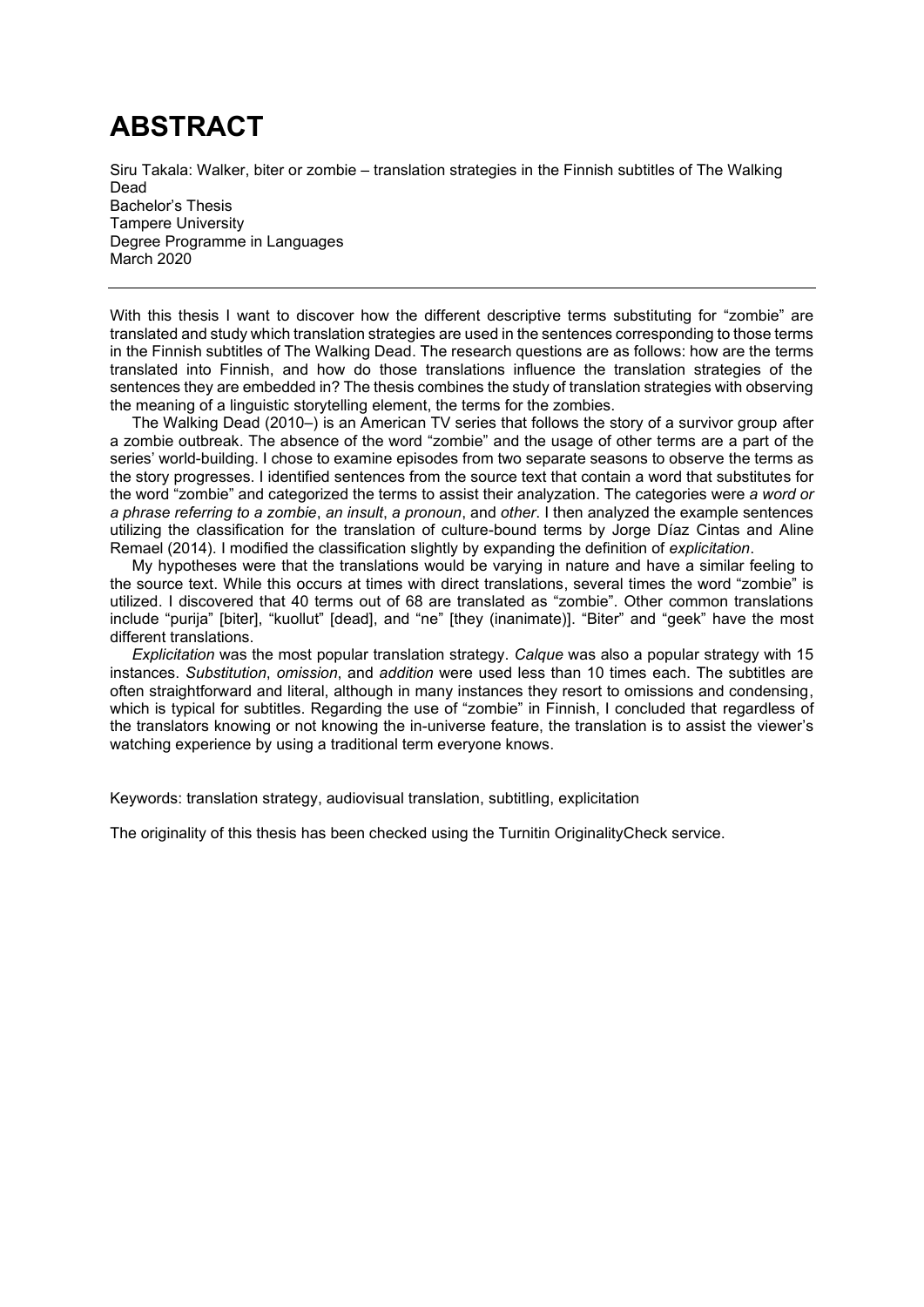## **TIIVISTELMÄ**

Siru Takala: Walker, biter or zombie – translation strategies in the Finnish subtitles of The Walking Dead Kandidaatintutkielma Tampereen yliopisto Kielten tutkinto-ohjelma Maaliskuu 2020

Tämän tutkielman tarkoitus on selvittää, miten zombieille annetut nimitykset on käännetty ja mitä käännösstrategioita on käytetty TV-sarja The Walking Deadin suomenkielisissä tekstityksissä. Tutkimuskysymykset ovat seuraavat: millaisiksi nimitykset on käännetty suomeksi ja miten käännökset vaikuttavat käännösstrategioihin niissä lauseissa, joissa nimitykset ovat? Tutkielma yhdistää käännösstrategioiden tutkimukseen lingvistisen tarinankerrontaelementin merkityksen havainnoinnin.

The Walking Dead (2010–) on yhdysvaltalainen postapokalyptinen TV-sarja, joka kertoo selviytyjäjoukosta zombieiden valtaamassa maailmassa. Sarjassa ei käytetä ollenkaan sanaa "zombie", mikä on osa sarjan maailmanrakennusta. Tutkielma keskittyy sarjan ensimmäiseen kauteen ja kolmannen kauden kuuteen ensimmäiseen jaksoon eli yhteensä kahteentoista jaksoon, jotta erilaisia nimityksiä kerääntyisi mahdollisimman monia. Tutkimus alkoi keräämällä lauseita, joissa oli nimitys zombielle, ja analysointiprosessin helpottamiseksi nimitykset kategorisoitiin ensin neljään kategoriaan: zombieta kuvaava sana tai fraasi, loukkaus, pronomini ja muu. Sitten esimerkkilauseet analysoitiin ja luokiteltiin Jorge Díaz Cintasin ja Aline Remaelin (2014) kulttuurisidonnaisten termien luokittelun avulla. Luokittelua muutettiin laajentamalla hiukan *eksplikoinnin* määritelmää.

Oletuksena oli, että käännökset olisivat vaihtelevia ja säilyttäisivät samanlaisen vaikutelman kuin lähdeteksti. Tämä realisoituu useasti esimerkiksi silloin, kun "biter" on käännetty "purijana", mutta "zombieta" käytetään käännösratkaisuna erittäin useasti. Yhteensä 68 nimityksestä 40 on käännetty "zombiena". Muita yleisiä käännöksiä ovat "purija", "kuollut" ja "ne". "Biter ja "geek" on käännetty vaihtelevimmilla sanoilla ja strategioilla.

*Eksplikointi* (*explicitation*) on otannan suosituin käännösstrategia. *Käännöslainaa* (*calque*) esiintyy toiseksi usein eli 15 kertaa ja korvausta (*substitution*), poistoa (*omission*) ja lisäystä (*addition*) jokaista alle 10 kertaa. Tekstitykset ovat usein lähdeuskollisia, mutta monissa tapauksissa esiintyy poistoa ja tiivistämistä, mikä on tyypillistä tekstityksissä. Huolimatta siitä, tiesivätkö kääntäjät zombie-sanan käyttämättömyydestä, käännökset todennäköisesti suunnataan auttamaan katsojan katselukokemusta käyttämällä sanaa, jonka kaikki tunnistavat ja ymmärtävät heti.

Avainsanat: käännösstrategiat, av-kääntäminen, tekstitys, eksplikointi

Tämän julkaisun alkuperäisyys on tarkastettu Turnitin OriginalityCheck –ohjelmalla.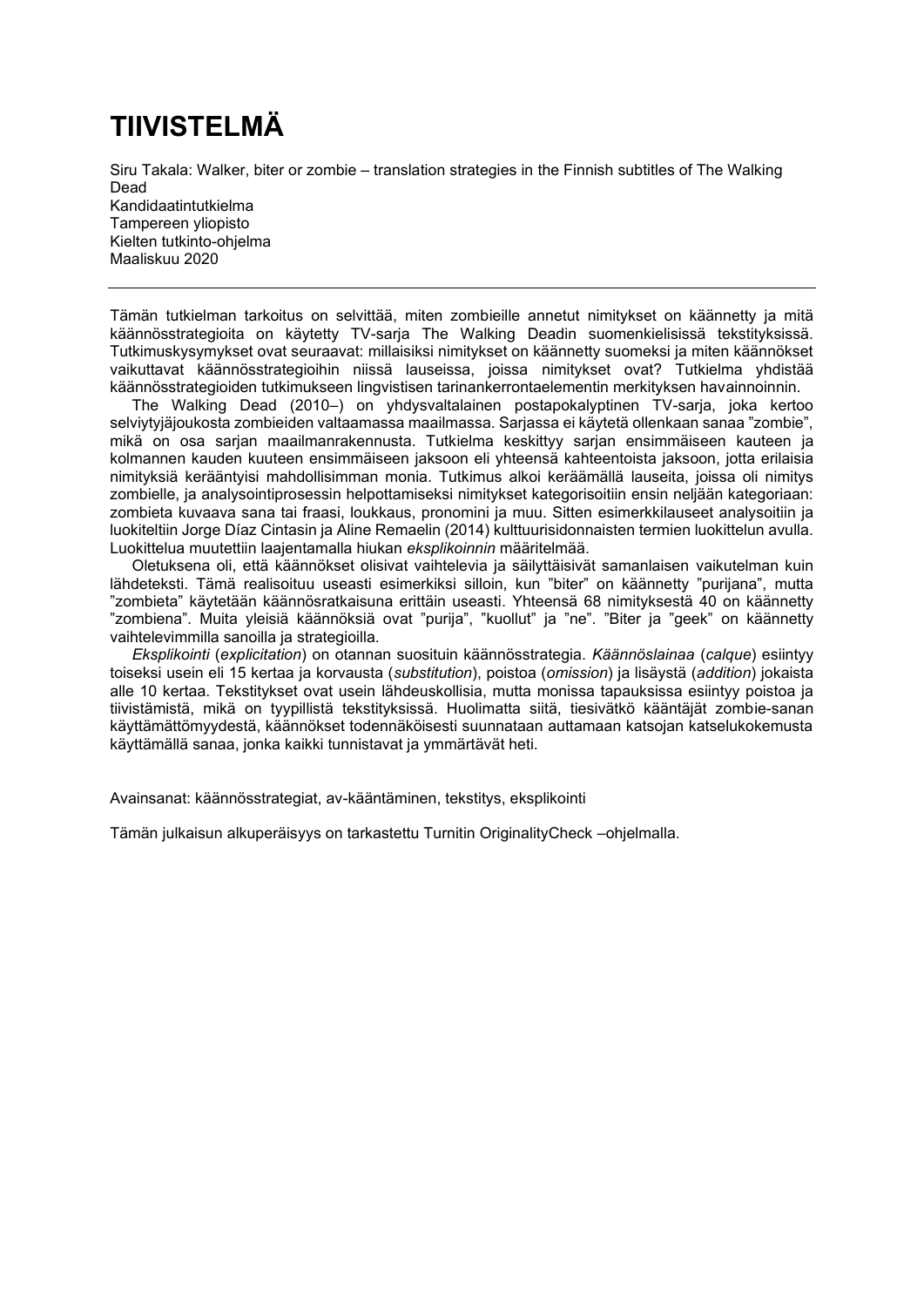## Table of Contents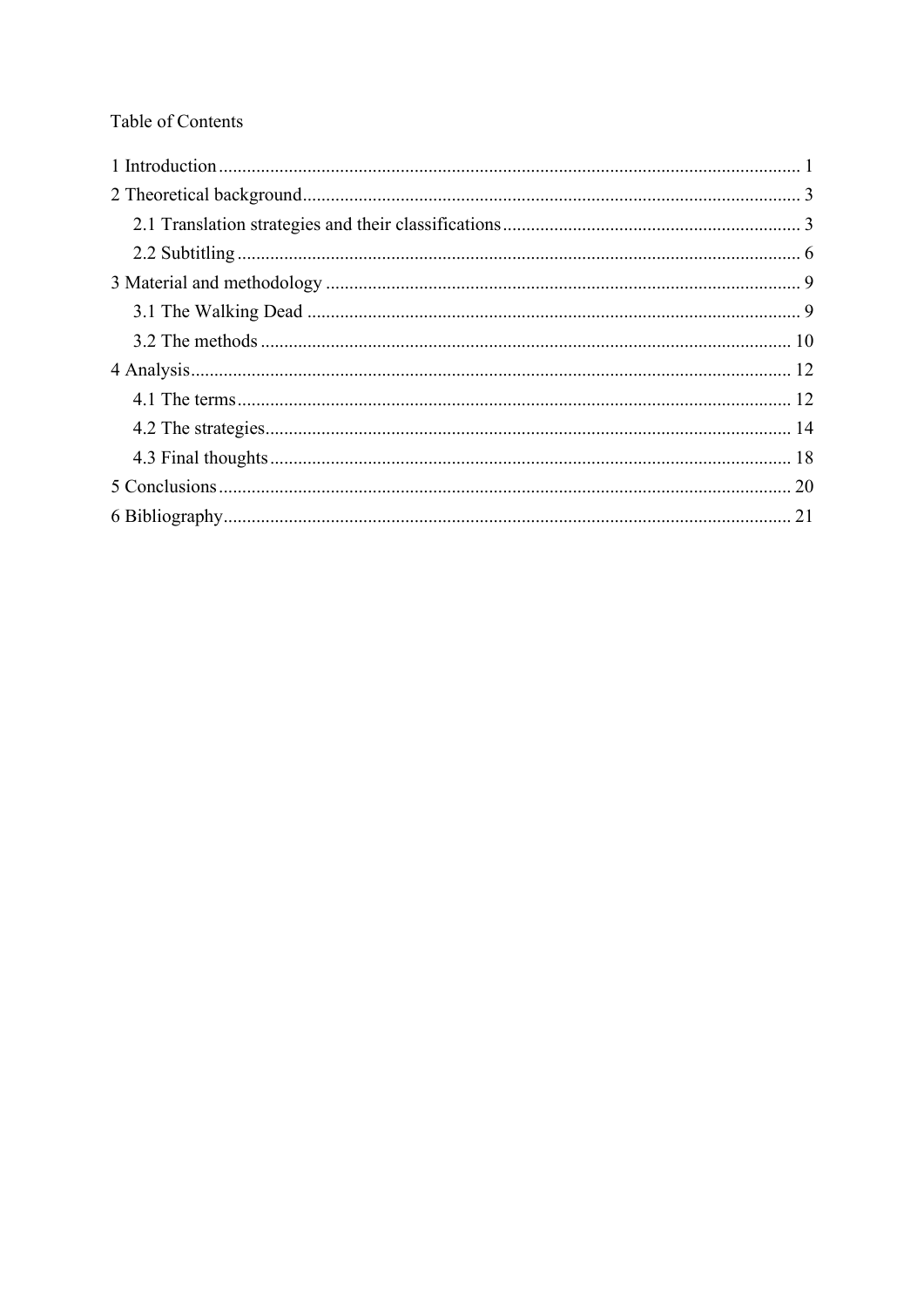## <span id="page-4-0"></span>**1 Introduction**

Translation is a multifaceted process that requires problem-solving, concentration, and constant studying and learning to better oneself. A translator must consider many aspects, make decisions regarding translation choices, and frequently make compromises when translating (Inkeri Vehmas-Lehto 1999, 16). The choices translators make and the processes they undergo to arrive at the decisions are an interesting topic of study. Researchers have studied translation strategies for decades and have established several distinctive classifications for them. Some of the earliest translators to examine translation strategies were the French Jean-Paul Vinay and Jean Darbelnet who proposed a seven-part classification of translation strategies in 1958 that is still used as a reference today. Andrew Chesterman has been examining translation strategies for decades and has written, for instance, a broad classification in 1997 that is based on earlier work on translation strategies. Ritva Leppihalme has studied the translation of culture-bound terms, and so have Jorge Díaz Cintas and Aline Remael (2014), who proposed a classification on translation of culture-bound terms in subtitling.

The study of audiovisual translation gained popularity starting from the 1990s as the distribution of audiovisual material grew. Before that advances concerning the field were made in the form of accepting audiovisual media as an object of study and broadening its definition. (Díaz Cintas & Remael 2014, 8–10.) Yves Gambier (2007, 75–76) notes that the year 1995 marked a watershed for the study of audiovisual translation: the celebration of a hundred years of film, technological advancements, and minorities seeing the potential in audiovisual media to reinforce their identity assisted the growth of the field to its own. These researchers and their work on identifying translation strategies, their classifications, and observations on translating subtitles will serve as a basis for my thesis.

The intention of this thesis is to study the translation strategies and translation choices of sentences that incorporate a descriptive word for a zombie in the TV series The Walking Dead (hereafter abbreviated TWD). I am interested in translation strategies as well as fascinated with the absence of the word "zombie" in the world of TWD, which still is a zombie series. Therefore, I wanted to combine these two aspects and further examine varying translation strategies with a focus on the substitute words for "zombie" in English and the manner the Finnish translation conveys them. The research questions are as follows: how are the words themselves translated into Finnish, and how do those translations influence the translation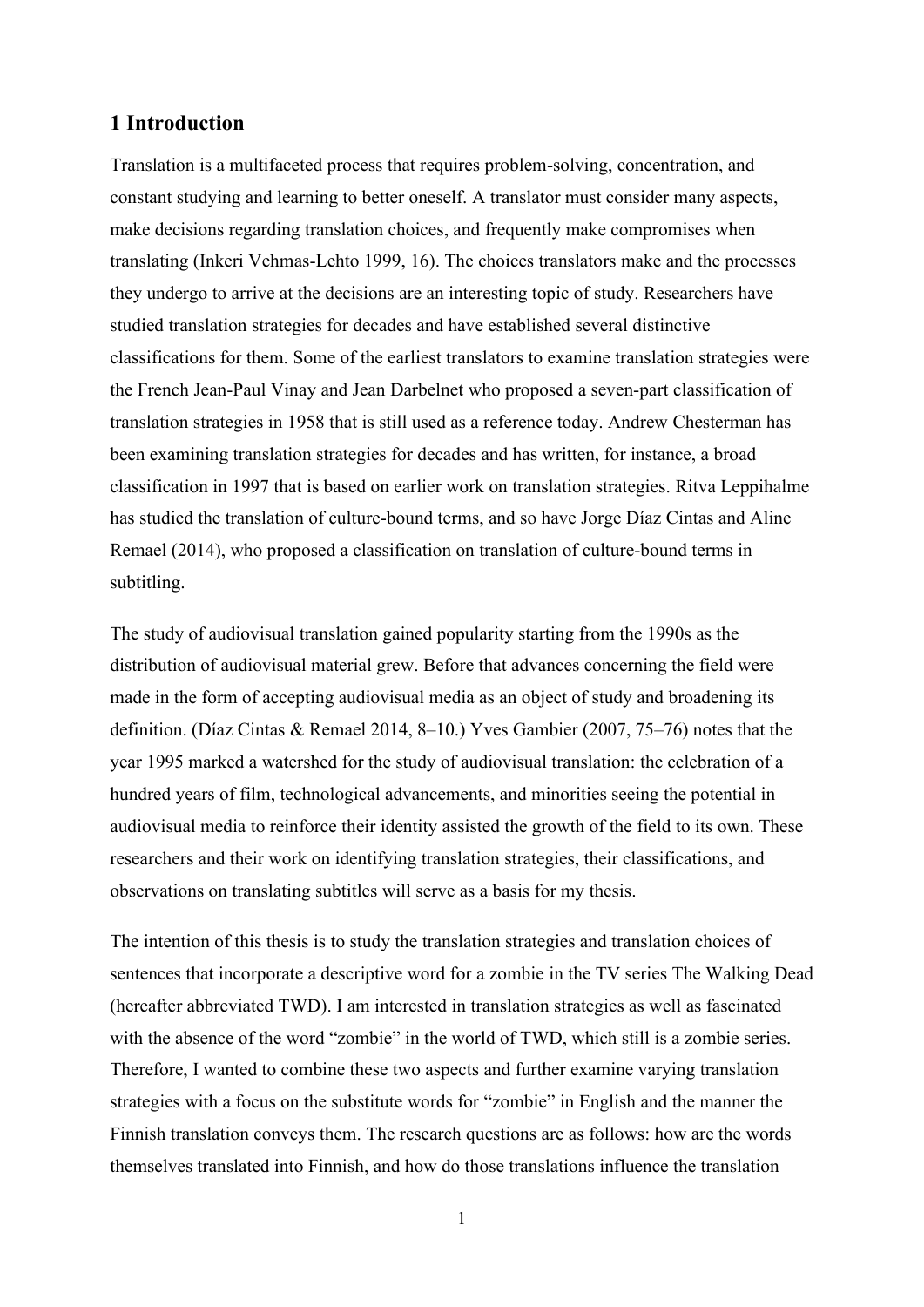strategies of the sentences they are embedded in? My goal is to discover how the translators have translated the different descriptive terms substituting for "zombie" and study which translation strategies they have used in the sentences corresponding to those terms. This thesis combines the study of translation strategies with observing the meaning and contribution to the story of a crucial, linguistic storytelling element, the terms for the zombies.

The second chapter will discuss translation strategies and different classifications for them. Furthermore, the chapter will discuss subtitles and their translation. The third chapter introduces the material and then defines the methods. It offers background information on the TV series TWD and establishes the basis and the reasons for the analysis as well as why the specific topic was selected. The methods include two categorizations, the first of which is my categorization for the English terms for the zombies in the source text and the second is a categorization based on Díaz Cintas and Remael (2014). The data is analyzed in the fourth chapter. This is achieved first by introducing the terms for the zombies and their translations, and second by analyzing the group of example sentences these terms were found in. The analysis is conducted based on the classification for the translation of culture-bound terms proposed by Díaz Cintas and Remael (2014) as mentioned above. Finally, the conclusions are presented in the fifth chapter.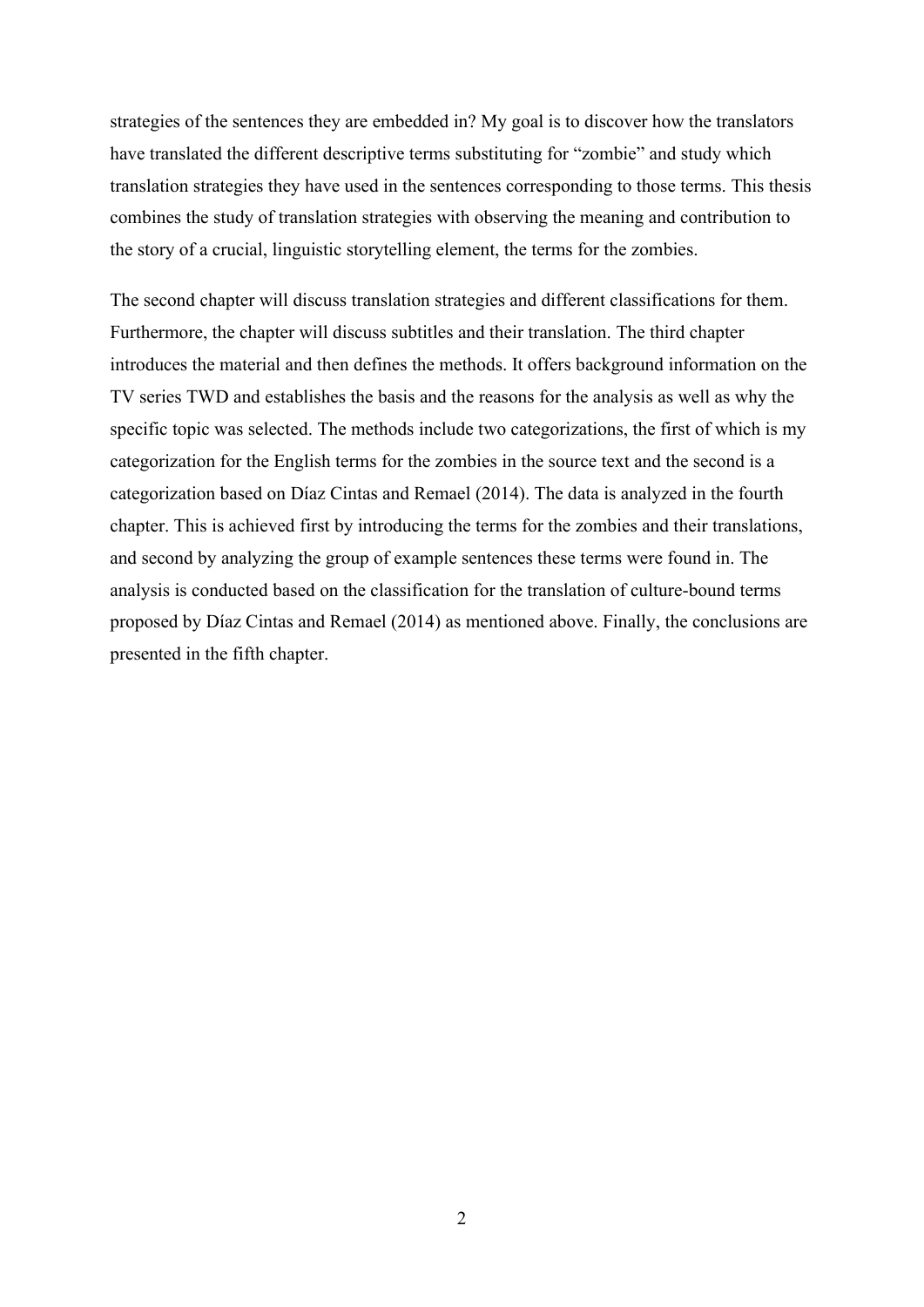## <span id="page-6-0"></span>**2 Theoretical background**

## <span id="page-6-1"></span>**2.1 Translation strategies and their classifications**

Translating requires decision-making and problem-solving. Translators choose an action, that is, a strategy they think is the most suitable to solve the problem in question. (Leppihalme 2007, 365.) Chesterman states that a strategy is a kind of process and an action and, similarly to Leppihalme, describes strategies as "problem-centred" (1997, 88–89). The term *strategy* has been used to describe these actions since the 1980s (Leppihalme 2007, 365), but before it, terms such as *method* and *translation shift* were used (Leppihalme 2007, 365; Vehmas-Lehto 1999, 38, 48). Eugene Nida (1964) and Vinay and Darbelnet (quoted in Chesterman 1989) used the term *procedures*. Leppihalme speculates if all translation is strategic and notes that researches are not unanimous in their answers to this question. Some believe that only situations where the translators solve problems require the utilization of strategies. Others regard that all translation is strategic. (2007, 366.) Since translation involves constant critical thinking, the translator contemplates different ways to translate every word and sentence, regardless of how easy or direct to translate they appear to be. Therefore, it is possible to argue that all translation is strategic. Translators' cognitive processes, their thoughts and resolutions, are interesting as well, but they are more difficult to measure or research compared to the result, that is, the translation product.

Translation strategies can be divided into two levels: global and local strategies. Global strategies concern problem-solving on a more general level that includes questions such as how to translate the whole text, such as directly or indirectly, or how to incorporate dialects of the source language into the target text. Local strategies are concerned with problems on a much more specific level, such as how to translate a word or a sentence structure. (Chesterman 1997, 90–91.) This thesis concentrates more profoundly on the local strategies. Leppihalme (2007, 368) summarizes local strategies into four main categories:

> *preserve*, *change*, *add*, and *omit*. Preserving signifies that a word is retained in the target text as it is or changed slightly. Changing denotes the traditional definition of translation: changing the text into another language. Adding can allude to several actions, i.e. explanation, specification, or compensation. Omitting means removing a source text unit from the target text. (Leppihalme 2007, 368.)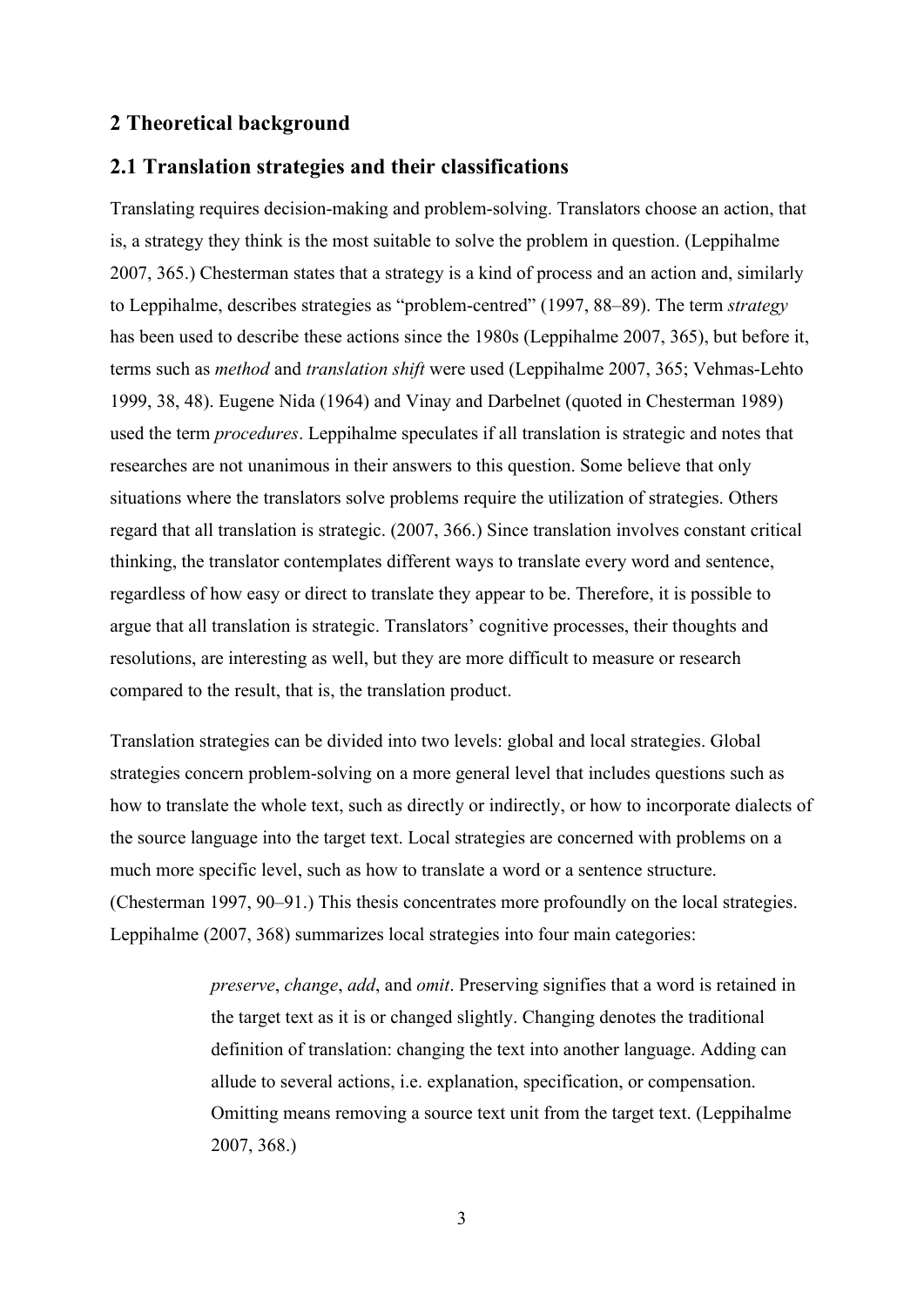Omitting something may be done due to various reasons. In subtitles, omission can occur, for instance, due to limitations in space and time, and a term not existing in the target text (Díaz Cintas & Remael 2014, 206). Leppihalme's categories do not strictly include only one action but are more of a general description what these terms include and which situations they can be used in.

The classification of procedures, or strategies, proposed by Vinay and Darbelnet in 1958 consists of seven procedures of which the first three are direct and the rest are indirect translation methods (quoted in Chesterman 1989, 62–69). Vinay and Darbelnet also note that several procedures may be used in a single sentence (quoted in Chesterman 1989, 69). The procedures are as follows:

> *borrowing* means preserving a word from the source text just as it is in the target text. *A calque* is a borrowed unit, but every one of its elements is translated literally. *Literal translation* signifies translating as literally as possible with few changes. *Transposition* denotes changing the word's word class to another. *Modulation* means changing the message slightly when a direct translation would result into something that is grammatically correct but not quite idiomatic in the target language. *Total syntagmatic change* signifies changing the whole message as the part of the source text cannot be translated directly. For example, this strategy is implemented when one translates idioms and proverbs. And finally, *adaptation* is to create something new for the target text as there is something in the source text that does not exist in the target culture.

Especially relevant to my research are the direct translation strategies *calque* and *literal translation* as I observed in my analysis that the translations are often straightforward and literal, although in many instances they resort to omissions and condensing.

Chesterman (1997, 92–112) lists three main categories, syntactic, semantic, and pragmatic. They include 30 strategies which he expanded upon already existing strategies. Syntactic strategies manipulate form. *Loan* and *calque* are a united strategy under this category, opposed to Vinay and Darbelnet's *borrowing* and *calque* being separate, and Chesterman mentions that using the strategy is a premeditated choice. Both strategies', *loan* and *calque*, translation result can be traced to the same source, their difference being the language they are presented in, and thus the rationale is discernible. Semantic strategies, which have to do with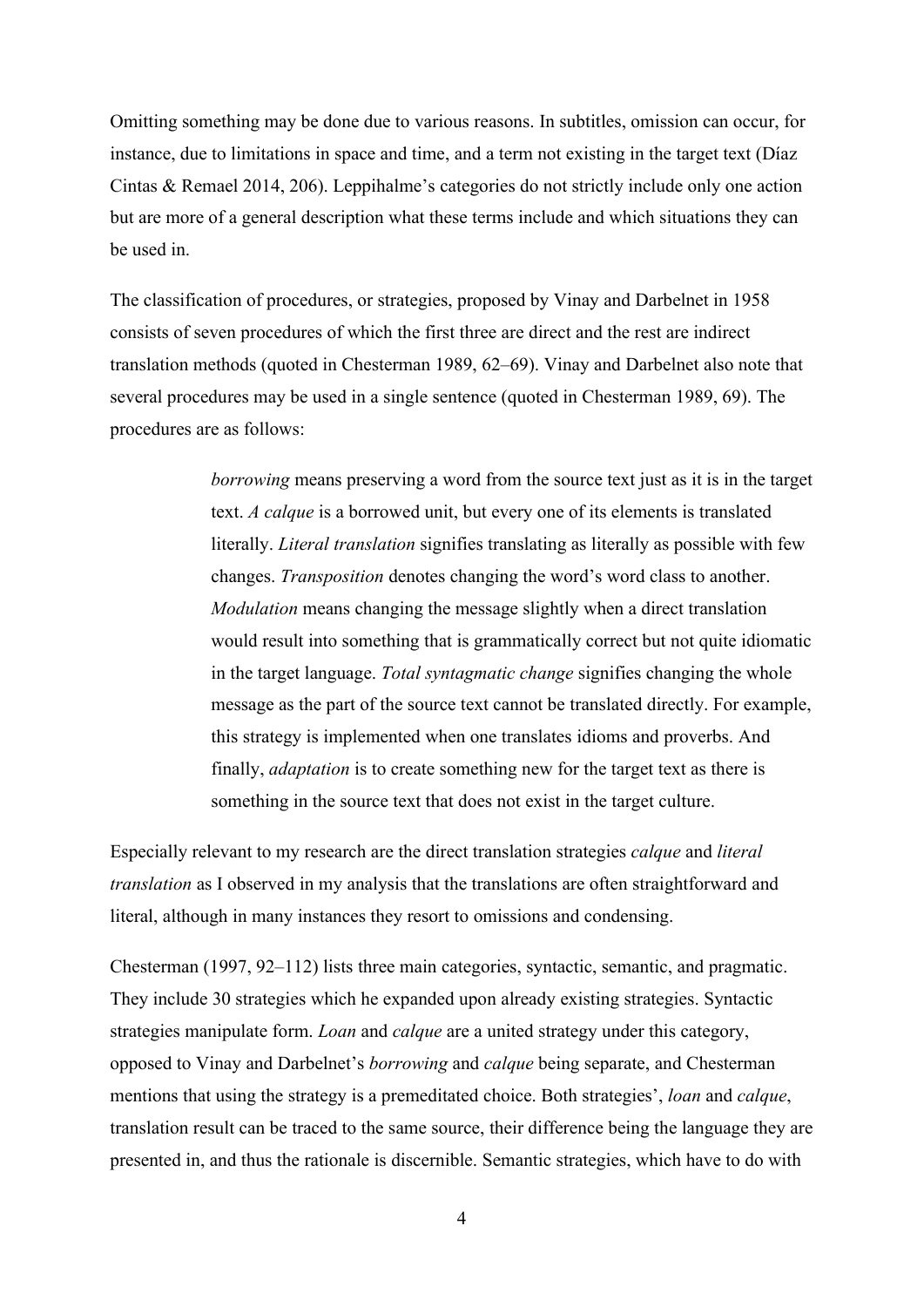lexical semantics, manipulate meaning. (1997, 94, 101.) In my analysis, I will mostly discuss aspects relating to the syntactic and semantic strategies with an emphasis on *explicitation* of the pragmatic strategies. Pragmatic strategies manipulate the message and the information the text delivers. One of these is *explicitness change*, which contains strategies that manipulate the message to more explicit or more implicit, that is, to a more general or more specific message. (1997, 107–109.) I will cover *explicitness change*, or *explicitation*, more profoundly when discussing Díaz Cintas and Remael (2014).

The strategies, their use, and classification have evolved over time; different researchers use different terms for the same, or similar, strategies. For instance, Vinay and Darbelnet's (quoted in Chesterman 1989, 62–69) definition of *transposition* differs considerably from Díaz Cintas and Remael's (2014, 204). The former define it as changing the word's word class to another, but the latter define it as replacing a cultural concept with another one the target audience is more prone to understand.

Leppihalme (2001, 139–148) has proposed a categorization for strategies translating realia, also known as culture-bound terms. The strategies are *loan*, *calque*, *cultural adaptation*, *superordinate concept*, *explicitation*, *addition*, and *omission*. Díaz Cintas and Remael constructed a categorization for realia as well, which expands on prior classifications. Their classification consists of l*oan*, *calque*, *explicitation*, *substitution*, *transposition*, *lexical recreation*, *compensation*, *omission*, and *addition*. (2014, 201–207.) The latter is similar to Leppihalme's classification, as some of the categories overlap. However, their definitions of *explicitation*, for example, are different since Díaz Cintas and Remael include *superordinate* in it (2014, 203). *Superordinate* is "a type, title, or category that includes a group of things within or under it" (Cambridge Dictionary 2020, s. v. "superordinate").

*Explicitation* is relevant to my thesis and I have an additional definition to it. According to one of the comic's creators, Robert Kirkman, the TV series TWD does not utilize the word "zombie" at all, and no one is familiar with zombies of popular culture as they do not exist, either (Corey Hoffmeyer 2016). Hence, the threat of the zombies is unprecedented to the characters and they do not immediately know how to defeat them. The characters invent names for them, but often these terms are replaced with "zombie" in the subtitles. The use of the word "zombie" could make the "walkers" more recognizable to the audience and attach them to a term already familiar. Should that be the case, the term explicates to the audience what the antagonists are like and assists them in following and understanding the story faster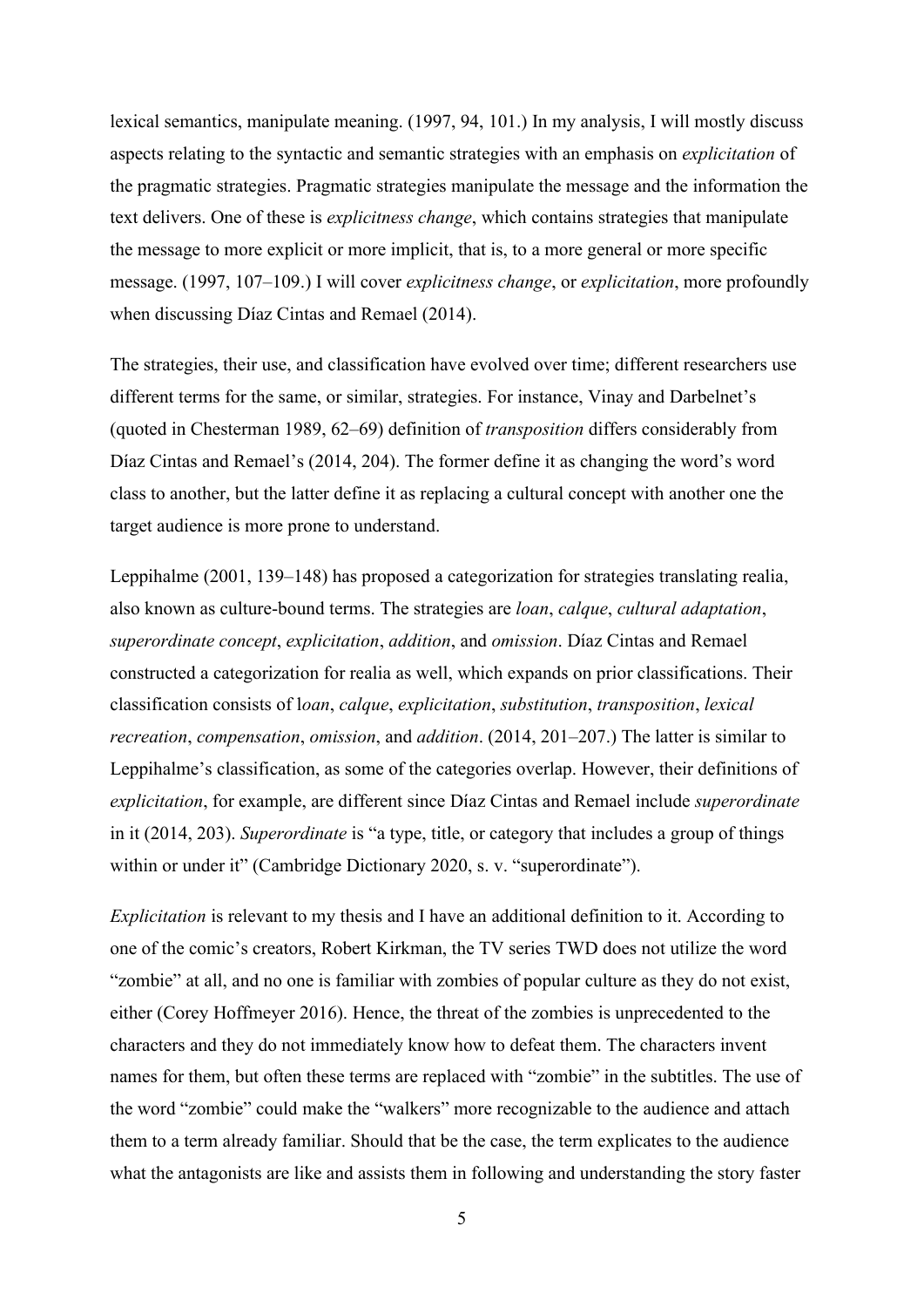than the confused characters. Therefore, "zombie" operates as an explicating term. While not necessarily a generalizing *hypernym* or *superordinate*, it does explain the antagonists' behavior and how they can be killed. There are, however, problems with the usage of "zombie" in the subtitles: it does not take into consideration the idea that "zombies" do not exist in the world of TWD and, in a manner that a usage of a *superordinate* does, loses some of the specific meaning of the term in the source text.

## <span id="page-9-0"></span>**2.2 Subtitling**

In this chapter I will discuss *subtitling*, a form of *audiovisual translation*, and especially *text reduction*. Díaz Cintas and Remael (2014, 8) define subtitling as

> a translation practice that consists of presenting a written text, generally on the lower part of the screen, that endeavours to recount the original dialogue of the speakers, as well as the discursive elements that appear in the image … and the information that is contained on the soundtrack …

I will not concentrate on the length, the amount of lines used, temporal synchronization of the subtitles, or technical aspects, such as shot changes and timing in the subtitles, but rather on the language used in the subtitles. The subtitling from English into Finnish in TWD is interlingual subtitling which signifies translating from a source language to a target language with a change from oral to written form (Díaz Cintas & Remael 2014, 17). As there are three main components interacting in an audiovisual program, the spoken word, the image, and the subtitles, translators have several aspects to consider, such as the viewer's speed at reading the images and the text simultaneously, synchrony of image and sound, and spatial and temporal limitations. There are usually one or two lines of subtitles. (2014, 9.) Díaz Cintas and Remael estimate that "an average viewer can comfortably read in six seconds the text written on two full subtitle lines, when each line contains a maximum of some 37 characters" (2014, 96). On TV, the maximum of characters per line is usually 37, but it varies depending on guidelines, software, and the event the subtitling is for, such as film festivals (84). However, in Finland there are 33–34 characters per line on average, and the two lines are visible 4–5 seconds (Esko Vertanen 2007, 151).

Evidently, translating subtitles has challenges and problems. Not everything that is spoken in the source text can be conveyed into idiomatic target language in the limited space. Díaz Cintas and Remael (2014, 145) note this need for reformulation and omitting and state that "the written version of speech in subtitles is nearly always a reduced form of the oral ST [source text]. Indeed, subtitling can never be a complete and detailed rendering." The visual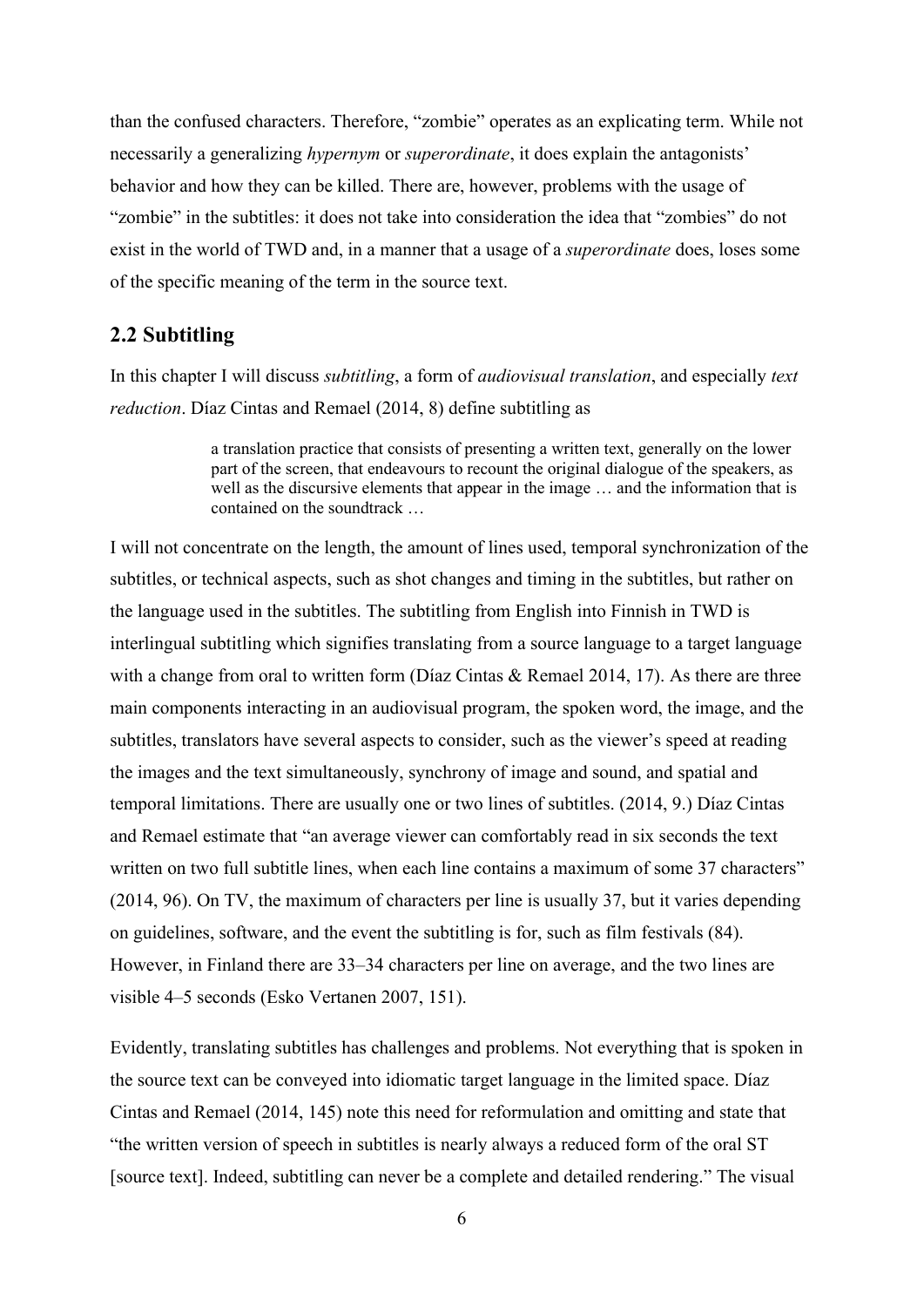images of the audiovisual program support the audio (2014, 51), and therefore can compensate for some missing parts in the text. Vertanen states that the translator should remain faithful to the source text and try to convey its style and feel as well as possible, but due to restrictions for space and time, translators can omit parts of the text such as leading clauses, names, titles, adjectival attributes, place names, and temporal words. (2007, 150– 152.) Thus, a viewer in the target audience who does not speak the source language does not receive every piece of information from the source text as opposed to a viewer who speaks the source language.

Díaz Cintas and Remael (2014, 146) discuss *text reduction* and present reasons for conducting it. The reasons are as follows: to give viewers enough time to understand the subtitle, to give viewers enough time to read, watch, and listen, and as the lines are limited to two, to operate under their limitations: their content depends on time, reading speed, and the speed of the spoken source text. Units can be omitted partially by condensing and rewriting to be more concise, or totally by deletion or omission. These strategies are often combined, and it depends on the context which to use. (2014, 146, 149). They also state that unfortunately there are no rules to when to reformulate and when to omit. One suggestion is to eliminate what is not relevant in the context to the viewer or listener, but before omitting, the translator needs to consider if the omission could lead the viewers to misunderstand something. (2014, 148, 162.) The strategies for reducing text varied considerably in the results of my analysis: popular strategies were, for instance, use of simpler sentences, use of passive voice instead of active voice, and use of pronouns.

Díaz Cintas and Remael's classification of translation strategies for realia presented above can be used to study subtitles, and as they state, some of the strategies are more frequently used when translating subtitles than others (2014, 201–202). Culture-bound terms, also known as realia or cultural references, are "extralinguistic references to items that are tied up with a country's culture, history, or geography, and tend therefore to pose serious translation challenges" (2014, 200). I chose to use this classification in my analysis since it can be used when analyzing subtitles, and it has, in my opinion, refined and detailed definitions of the terms. The terms I analyzed are not culture-bound terms, per se, but they present a challenge for the translator due to their usage in a new context. Terms such as "biter," "lurker," or "geek" were not invented for the series; however, they are used in a new context, referring to a new object. Moreover, they are unique and new terms in the mythology of TWD. This new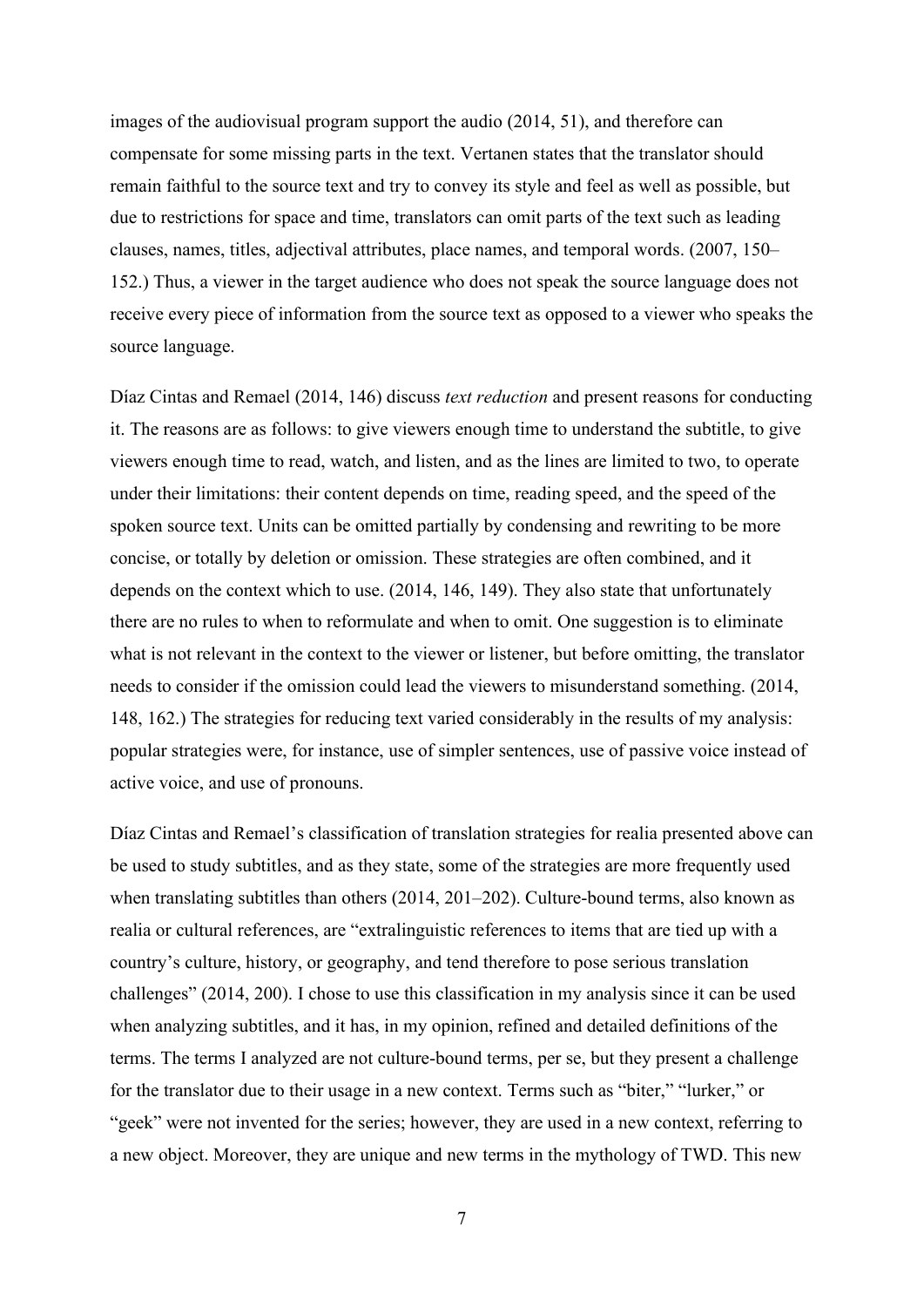context beckons the translator to think about how to convey the new meaning into Finnish and if the translated term conveys the same feeling as the term from the source text. I observed that the translations in TWD were more on the literal side, and therefore a few of the translation strategies that involve creating completely new words or meanings were not relevant to it.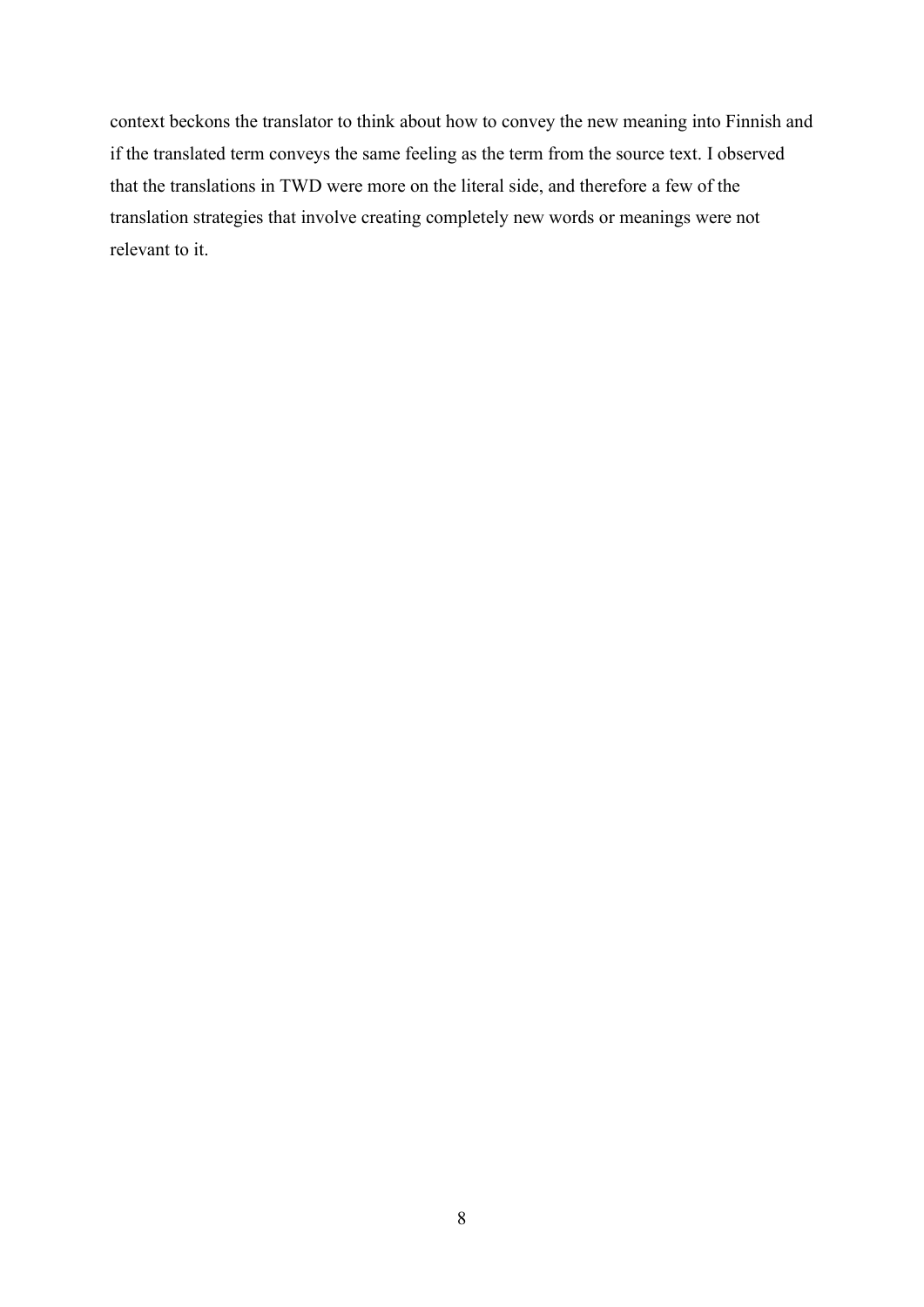## <span id="page-12-1"></span><span id="page-12-0"></span>**3 Material and methodology**

## **3.1 The Walking Dead**

The Walking Dead is an American post-apocalyptic TV series that follows the story of a survivor group in a world where a zombie outbreak has occurred. TWD is based on a comic book created by Robert Kirkman, Tony Moore and Charlie Adlard. Kirkman has also worked as an executive producer and screenwriter for the TV adaptation. Frank Darabont adapted the comic into a TV show and was the show's first showrunner as well as a writer. After Darabont, Glen Mazzara, Scott M. Gimple and Angela Kang have served as showrunners. The first episode of TWD premiered on October 31, 2010 on the TV channel AMC, and at the time of writing, the series is on its tenth season.

The first season introduces the world of TWD and depicts the effects of an apocalyptic disaster. The season is set in the state of Georgia in the United States. In Atlanta, Sheriff's Deputy Rick Grimes wakes up in a hospital from a coma after being shot on duty. Rick discovers that some time has passed and the whole world seems to have been isolated save from the mounds of dead bodies and the undead creatures that roam the earth. Rick sets out to Atlanta to search for his wife and son and encounters a group of survivors with whom his family is living. The group leaves in search for the Centers for Disease Control and Prevention where the center's last remaining doctor tells Rick that everyone is already infected. The third season tests the Atlanta group's perseverance and establishes dynamics with new acquaintances. The season's first six episodes are set in a prison where the group finds shelter and in the Woodbury community whose members are introduced as the new antagonists. Season one was, in comparison, more contained a story, whereas season three expands the world by introducing several new plots, characters, and perspectives on surviving in the world of zombies.

The reason why I am focusing on this source of material is two-fold: First, I find TWD, especially its first few seasons, to be full of complex characters, its plots interesting and that it delivers horror and drama in a good balance. Second, perhaps the most interesting aspect in the series' mythology, is that the characters do not use the word "zombie" at all, but they rather replace it with alternative terms that can vary from person to person and from group to group. Examples of these words are "walker" and "biter." Robert Kirkman has stated that the word "zombie" does not exist in the world of TWD the TV series since traditional zombie movies do not exist in the world, either (Hoffmeyer 2016). This aspect has fascinated me

 $\overline{Q}$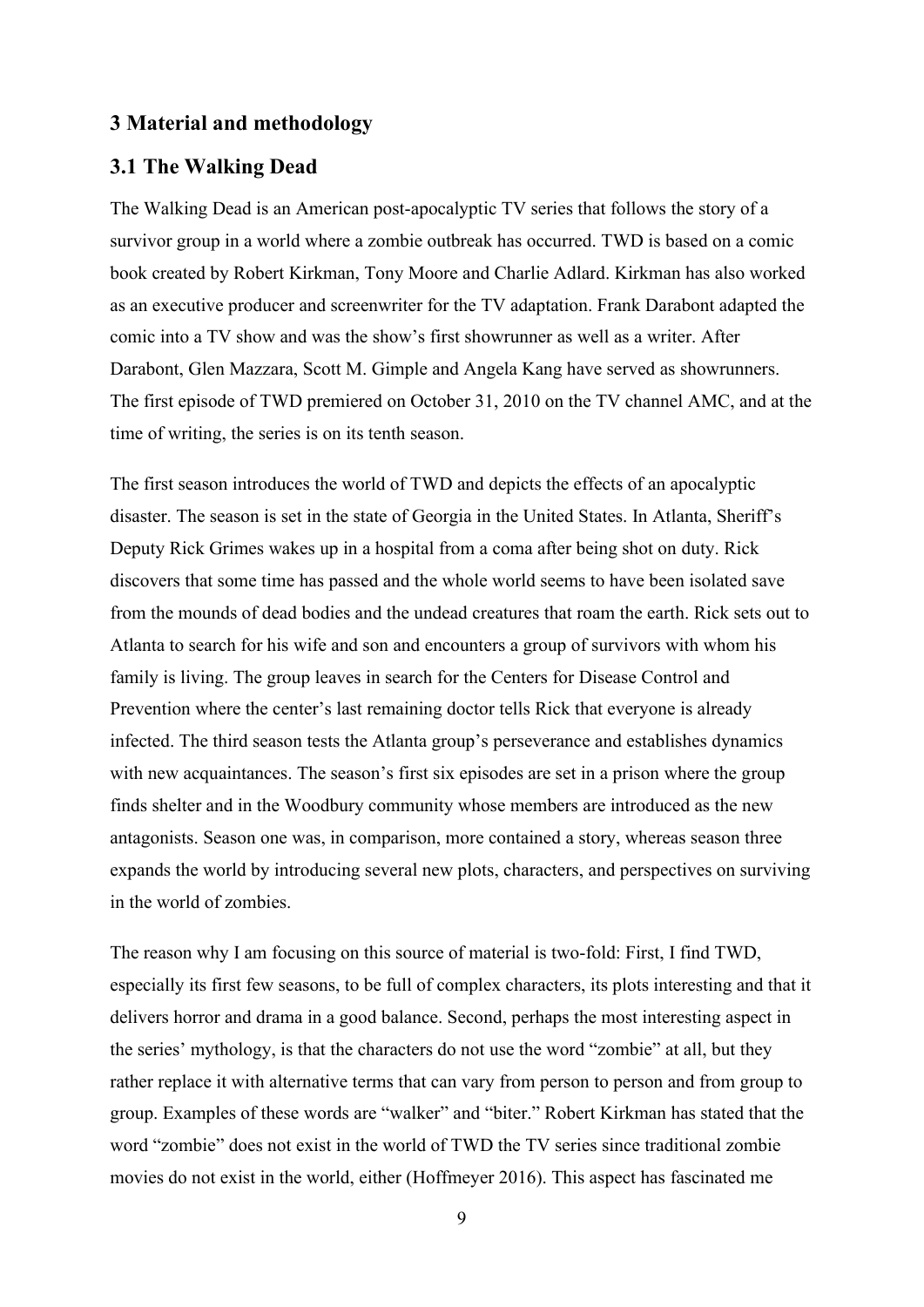since the first time I watched the series and therefore I wanted to examine it further. I have observed that the terms are often translated as "zombie" in the Finnish subtitles, and I would like to research further the translation strategies behind the decisions. In the analysis, I presented the various terms for zombies in English and Finnish and found that "zombie," or the Finnish version "zombi," was the most popular translation strategy for the terms and therefore *explicitation* was used in abundance. I concluded that the sentences that had a term for a zombie were generally translated with "zombie" or a *calque*, and *omissions* and *substitutions* with pronouns did not occur as frequently. Altogether, several distinct strategies were implemented that also overlapped.

#### <span id="page-13-0"></span>**3.2 The methods**

To reiterate, the intention of this thesis is to study the translation strategies of sentences that incorporate a descriptive word for a zombie. My method for analyzing the example sentences from the series is in two parts. I will display the translation choices for the terms for zombies and then I will analyze the example sentences utilizing the classification for the translation of culture-bound terms proposed by Jorge Díaz Cintas and Aline Remael (2014). Therefore, I established two categorizing methods.

First, I identified sentences from the source text that contain a word or a phrase that substitute for the word "zombie" or describe a zombie in some manner. I subsequently categorized the terms into categories that are as follows: 1) *a word or a phrase referring to a zombie*, 2) *an insult*, 3) *a pronoun*, and 4) *other*. In my analysis, I will especially focus on the findings in the first category which includes most entries, such as "walker" and "biter." Moreover, I presume that a distinction between *a word or a phrase referring to a zombie* and *an insult* is in order. Several types of imaginative words fall into the former category. They have to be used repeatedly and in everyday language by the characters, whereas the insults in the latter appear rarely and are more emotionally charged verbal attacks on the antagonist, the zombie. The third category includes instances of "they," "one," or "other" used, and the fourth includes miscellaneous words or phrases that refer to zombies or the people they used to be.

Second, I categorized the translation strategy or strategies used in the sentences that incorporate a word for a zombie. I analyzed the example sentences utilizing the classification for the translation of culture-bound terms proposed by Jorge Díaz Cintas and Aline Remael (2014, 200–207). The strategies I utilize are as follows: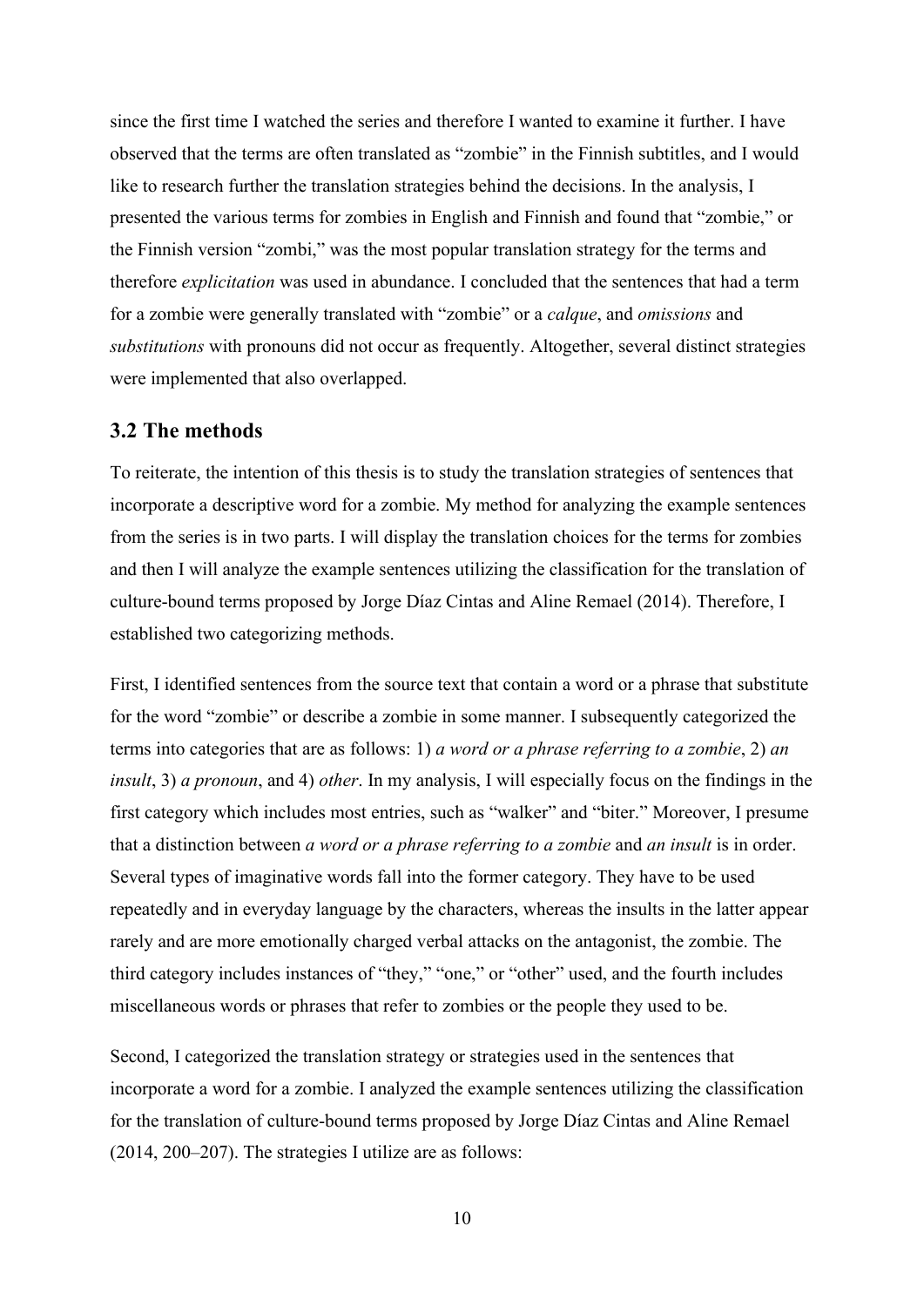1) *Calque*: a literal translation of a term. 2) *Explicitation*: a strategy to assist the reader's understanding of a term by replacing it with a more specific or general one depending on the context. 3) *Substitution*: a term substituted with a shorter term due to limitation of space. 4) *Compensation*: overtranslating or adding something in another instance to atone for a shortcoming somewhere else in the text. 5) *Omission*: excluding i.e. a term or a sentence. And lastly, 6) *Addition*: adding information to aid the reader.

I have made two slight modifications to the categorization by Díaz Cintas and Remael. First, of the nine strategies they proposed, *loan*, *transposition*, and *lexical recreation* are not included in this study as they are not relevant to it. In the Finnish subtitles of TWD, the translators did not borrow any terms that refer to a zombie but mostly translated them literally or changed them into "zombie." Therefore, I excluded the strategies in my thesis that create new or modulate structures and meanings excessively as those barely occurred barring omissions and condensation of message. Second, *explicitation* is used in this thesis with a slight modification to the definition of Díaz Cintas and Remael. They define *explicitation* through using a *hyponym* to specialize or using a *hypernym* or *superordinate* to generalize a term's meaning (2014, 203). While "zombie" is not necessarily utilized as a *hypernym* to "walker" or "geek," for instance, it is, however, conceivably utilized in the subtitles to clarify to the reader what the creatures are. Therefore, as the category of *explicitation* will include translations such as "walker" into "zombie," I acknowledge this strategy as a form of generalizing the meaning of the term. Thus, those examples are classified in the second category.

I will be focusing on the first season and the first six episodes of the third season of TWD. The episodes are available on Viaplay the streaming service. I chose to examine episodes from two separate seasons in order to observe how the characters use the terms at the beginning of the story and if new terms appear when the story progresses. Overall, I will examine 12 episodes whose length varies from 45 minutes to little over an hour. The first season already has a variety of terms used when referring to the zombies as well as varying strategies when translating them. There was no information on the translator or translators of the first season, but the first six episodes of the third season had two translators, Päivi Vuoriaro and Ilse Rönnberg.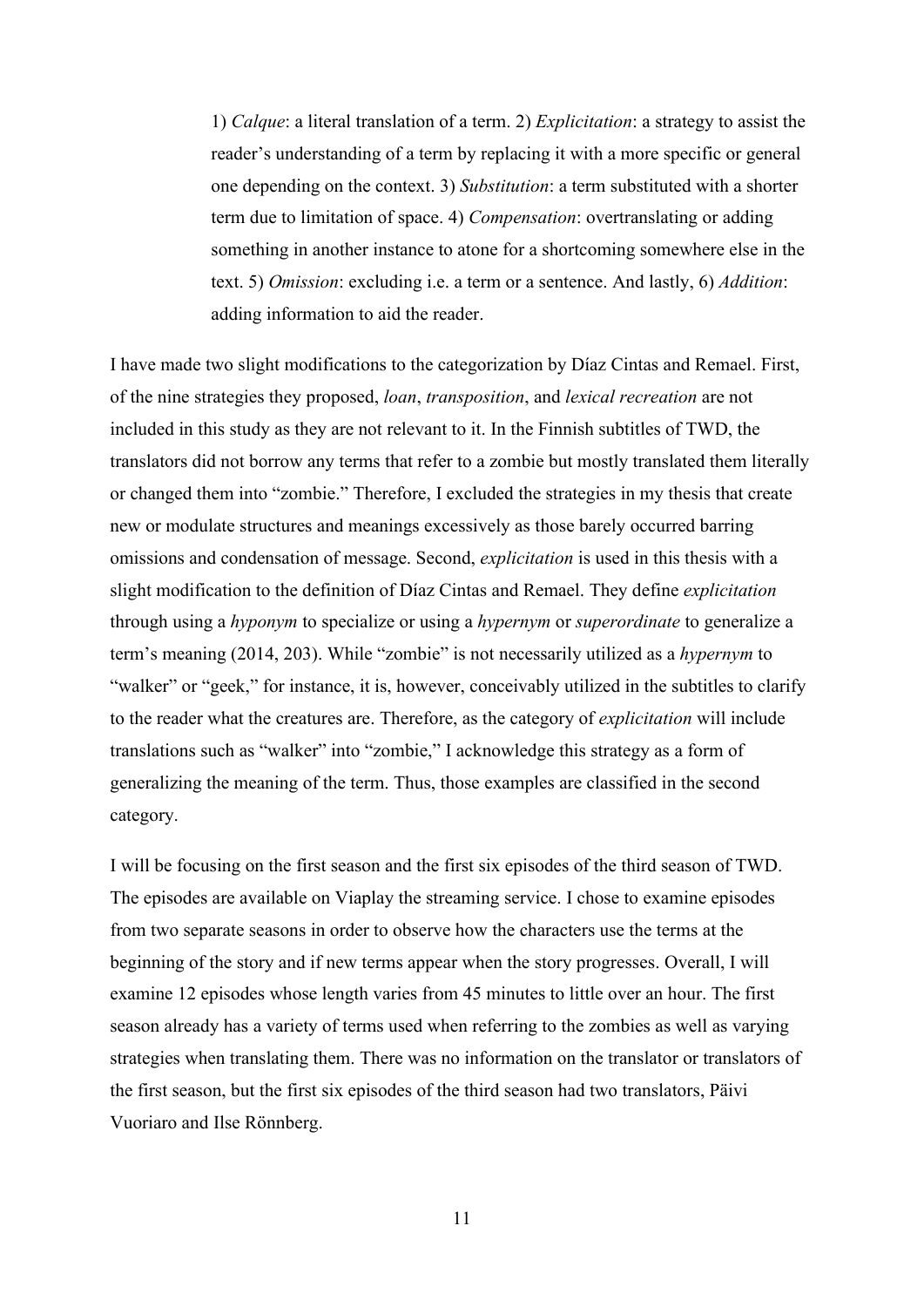## <span id="page-15-0"></span>**4 Analysis**

The chapter begins by introducing various terms for zombies I have discovered as well as how they are translated into Finnish. Then, I will examine the translation strategies for the example sentences of the terms. I selected various sentences that include a term for a zombie and their Finnish subtitles from Viaplay. Additionally, my English translations of the subtitles are in square brackets below them. I will refer to the episodes the examples are from with the number of the season, the number of the episode, and the name of the episode in quotation marks. For example, the combination 01x03 "Tell It to the Frogs" signifies the first season's third episode named "Tell It to the Frogs."

My hypothesis before examining the subtitles further was that the translations would be considerably varying in nature similarly to the terms in the source text. I expected the translations to have a similar feeling to the source text, and while this occurred at times with direct translations, i.e. "biter" to "purija," several times the word "zombie" was utilized, although, as stated before, the absence of the word is a part of the world-building in the series. I also hypothesized to encounter "walker" translated as "kulkija" [walker/wanderer] since I had seen the translation before in the subtitles of the TV release, but I did not find any instances of "kulkija" in the episodes I examined.

## <span id="page-15-1"></span>**4.1 The terms**

I categorized the terms for zombies as follows: 1) *a word or phrase referring to a zombie*, 2) *an insult*, 3) *a pronoun*, and 4) *other*. For the second category, there were eight instances where a character insults a zombie in an emotional outburst often laden with curse words. The insults were imaginative, but difficult to place in a category. For instance, in 03x02 "Sick" two prisoners use the word "freak" to describe the zombies to the Atlanta survivors. In some instances, such as this one, it is unclear if the person is throwing an insult or if the term is established with the group. The prisoners use the term twice on separate occasions, and therefore it could be transferred to the first category, although "freak" is a common insult in the real world. "Freaks" is translated as "kaikkia" [everyone] and "ällötykset" [the disgusting things]. The example below is a clear instance of a rather long insult aimed at a zombie by a character who is angry and frustrated.

01x03 "Tell It to the Frogs"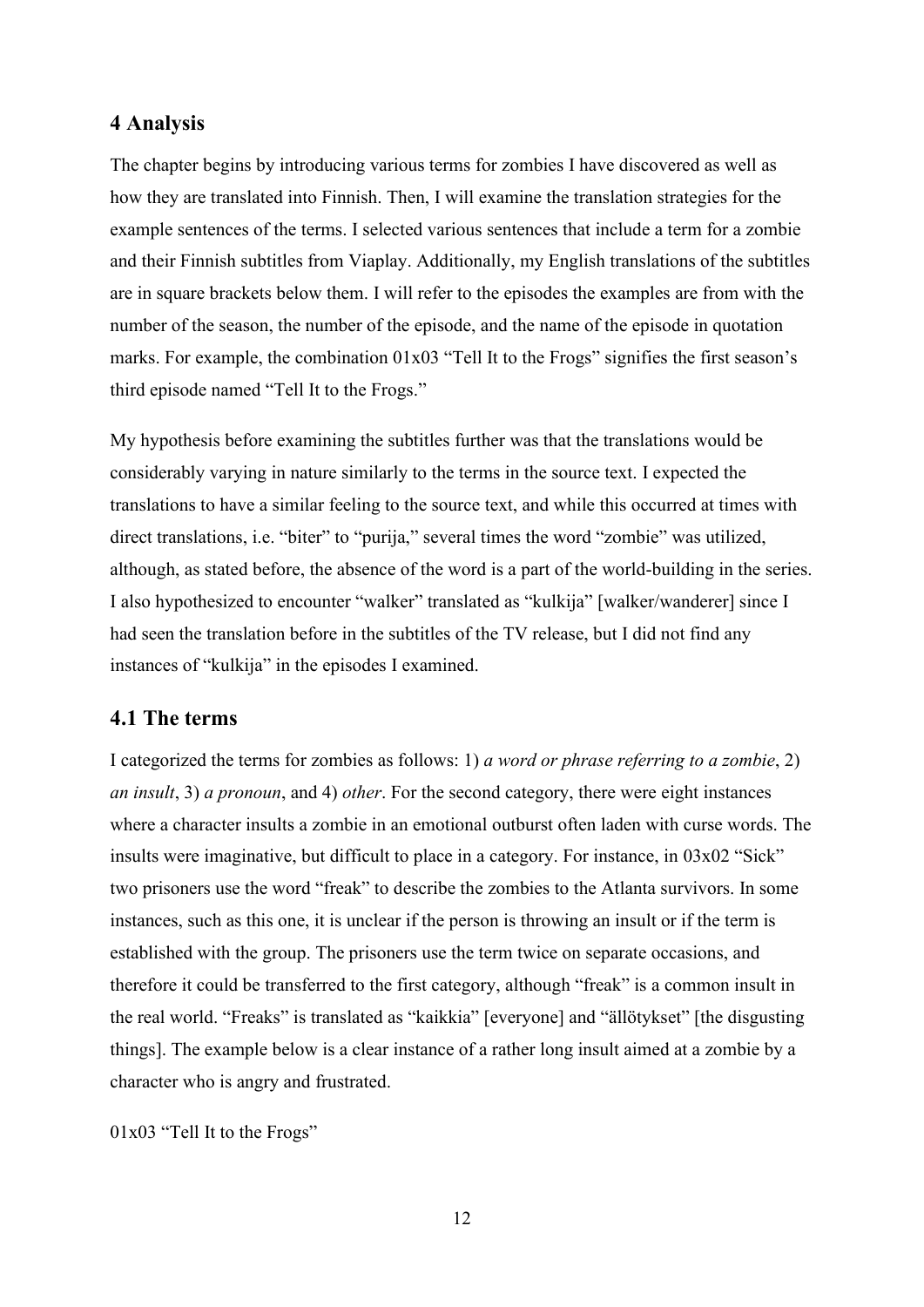## Original: "Look at it [the deer], all gnawed on by this filthy disease-bearing motherless proxy bastard!"

Subtitle: "Katsokaa nyt. Se saastainen ja tautinen paskiainen nakersi sitä!" [Look, now. The filthy and disease-bearing bastard gnawed on it!]

On several cases the pronouns "they," "one," or "other" are used with their direct Finnish equivalents, and therefore they make up the third category. Finnish has two words for "they" which have a different purpose: "he" refers to people and "ne" refers to inanimate objects, but "ne" can also refer to people in spoken language. Accordingly, "they" was always translated as "ne" in the subtitles. The use of "ne" could support the views of most of the characters who do not see zombies as people anymore and believe that one can kill zombies without feeling remorse. The fourth category is the smallest, containing entries such as sentences with verbs such as "come back" or "turn" that were translated accompanied by a noun, "zombie," in the subtitles, or names, i.e. Leon Basset, which was the person's name before he turned into a zombie (01x01 "Days Gone Bye"). In the next section, the focus is on the first category which offered an appropriate base for analyzing the translation strategies.

In the English source text, in the twelve episodes I examined, there were 68 instances of someone referring to the zombies with a term that was often used or seemed to be established among the characters. They belong to the first category and can be observed in Table 1. The most common terms for describing the zombies were "walker," "geek," "the dead" or "the dead people," and "biter." Notably, "geek" was not used in the third season at all, and "biter" was introduced in the third season. The people from the newly introduced Woodbury community used "creeper" and "lurker" once, but mostly used "biter" to differentiate them from the Atlanta group, who in the third season used mostly "walker." "Those things" was also often used in the third season.

Table 1. The most common terms for zombie

| Walker | The dead/<br>the dead<br>people | Geek | Those things | Biter | Creeper | Lurker |
|--------|---------------------------------|------|--------------|-------|---------|--------|
| 34     |                                 | 10   |              | -     |         |        |
| All    |                                 |      |              |       |         |        |
| 68     |                                 |      |              |       |         |        |

In the Finnish target text, the translations for the aforementioned terms were "zombie" or "zombi," "kuollut" [dead], "hän" or "ne" [he/she or they (inanimate)], "purija" [biter], "vaanija" [lurker], and "hiipijä" [creeper]. The data can be observed in Table 2. Out of 68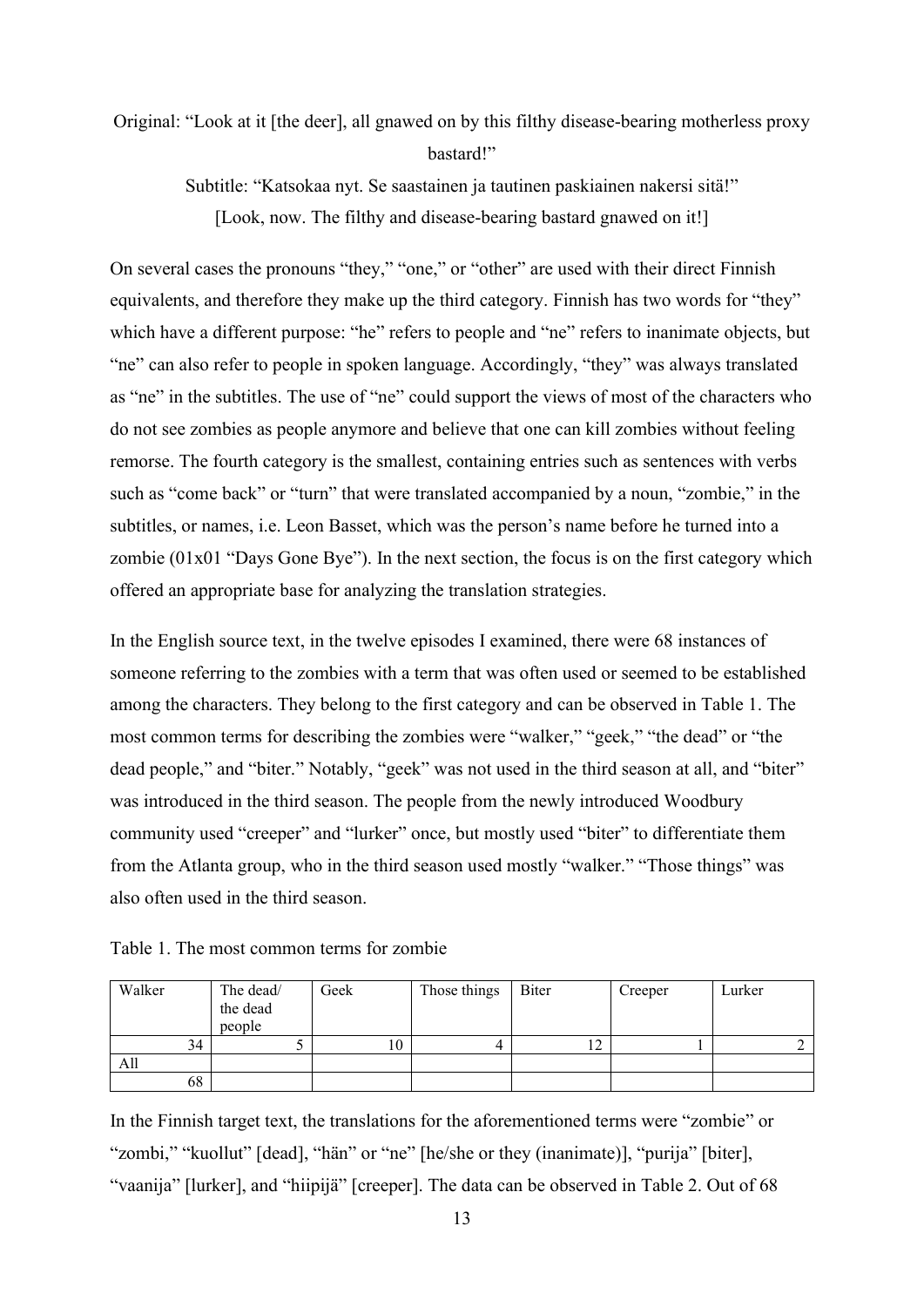terms, 40 were translated as "zombie," most of which were originally "walker." "Walker" was translated into "zombie" 31 times out of 34 appearances. "Walker" was also translated twice as "ne" [they (inanimate)] and it was omitted once. The word "biter" was translated with the most varying array of strategies along with "geek." "Biter" was mostly translated as "purija" [biter], but there were exceptions: it was translated once as "zombie," once as "ne" [they (inanimate)], once as "kaltainen" [alike/similar], and omitted twice. "Geek" was translated as "zombie," as "ne" [they (inanimate)], or omitted, likely due to the nature of the word and the unusual context it is used in. A more modern definition for "geek" is of a nerd or an enthusiast, but Merriam-Webster (2020, s. v. "geek") offers a third definition of "a carnival performer often billed as a wild man whose act usually includes biting the head off a live chicken or snake." The definition describes zombies rather well, although the zombies of TWD do not exclusively crave the victim's head or brains.

|                                                     | Walker         | The dead/<br>the dead<br>people | Geek           | Those<br>things | Biter          | Creeper | Lurker         |
|-----------------------------------------------------|----------------|---------------------------------|----------------|-----------------|----------------|---------|----------------|
| Zombie/Zombi                                        | 31             |                                 | 5              | 3               | 1              |         |                |
| Kuolleet/Kuollut<br>[The dead<br>(Plural/Singular)] |                | 5                               |                |                 |                |         |                |
| Hän or Ne<br>[He/She or They<br>(inanimate)]        | $\overline{2}$ |                                 | $\overline{2}$ |                 | 1              |         |                |
| Omission                                            | 1              |                                 | 3              |                 | $\overline{2}$ |         |                |
| Purija<br>[Biter]                                   |                |                                 |                |                 | $\overline{7}$ |         |                |
| Hiipijä<br>[Creeper]                                |                |                                 |                |                 |                | 1       |                |
| Vaanija<br>[Lurker]                                 |                |                                 |                |                 |                |         | $\overline{2}$ |
| Yhtenä noista<br>$[(As)$ one of<br>those]           |                |                                 |                | 1               |                |         |                |
| Kaltainen<br>[Alike]                                |                |                                 |                |                 | 1              |         |                |

Table 2. Frequently used terms referring to zombies and their translations

## <span id="page-17-0"></span>**4.2 The strategies**

**Calque**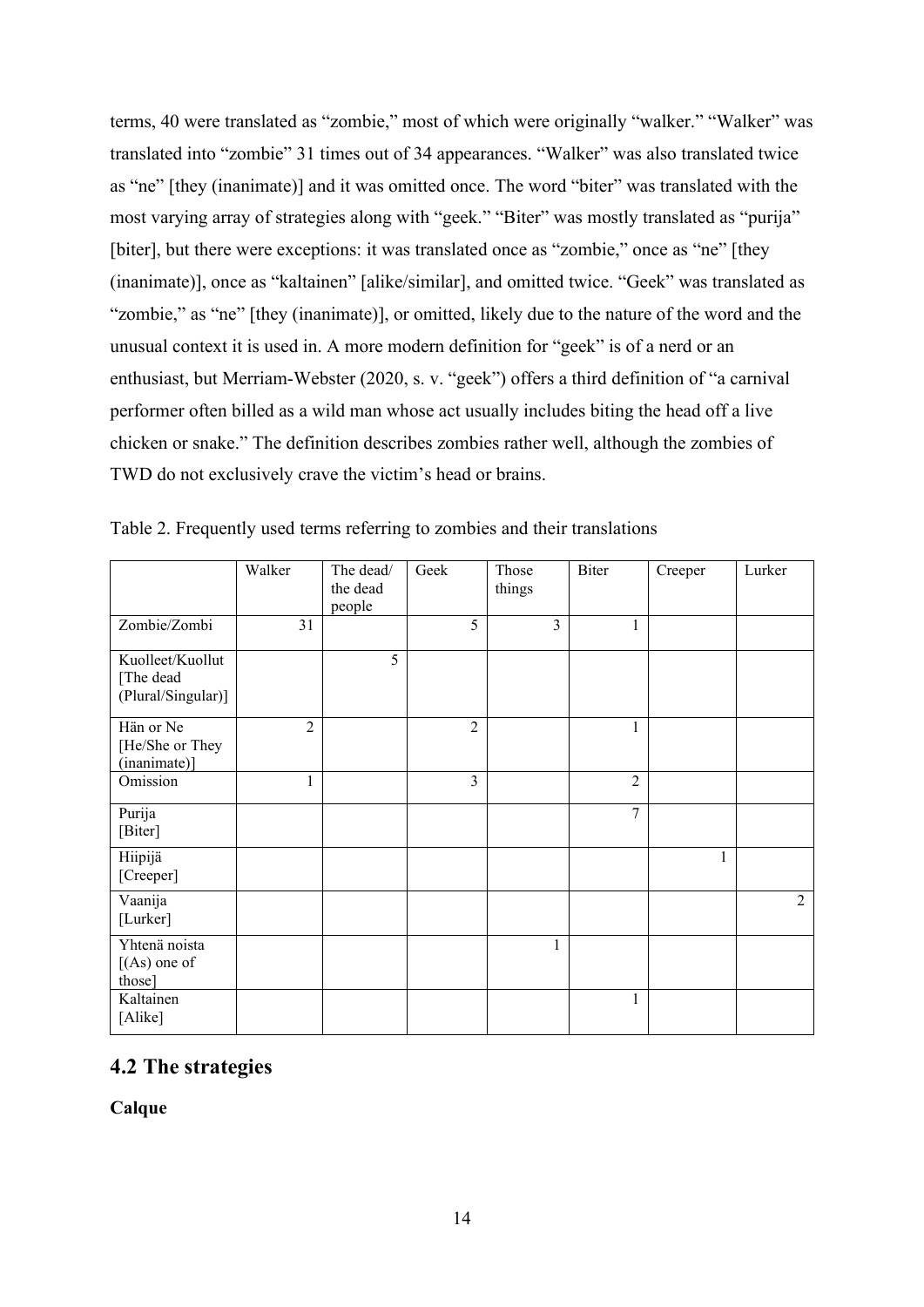The terms that were consistently translated with their direct translation, and therefore categorized as calque, were "the dead" or "the dead people" that were translated as "kuolleet," such as in the example below.

#### $01x05$  "Wildfire"

Original: "Do not enter the city. It belongs to the dead now." Subtitle: "Älkää menkö kaupunkiin. Se on nyt kuolleiden hallussa." [Do not go to the city. It belongs to the dead now]

Other calques include "biter" to "purija," "creeper" to "hiipijä," and "lurker" to "vaanija." Of these, "creeper" appeared once and "lurker" twice and they were translated as calques every time. "Biter" appeared twelve times and was translates into "purija" seven times.

#### **Explicitation**

The most difficult instances to categorize were the ones where a term, such as "geek," "walker," or "biter," was translated as "zombie" or later with the Finnish spelling of "zombi," as well. I categorize this as explicitation. The zombies are always named after an attribute of theirs: They roam aimlessly, and their first instinct is to bite their prey when they catch it, and therefore people call them "walkers" and "biters." "Zombie" combines these features and generalizes the creatures, makes them instantly recognizable to the audience, and attaches the concept to something already familiar. In the episodes I examined, every translator chose to translate terms to "zombie" on several occasions, but the spelling varied as Päivi Vuoriaro opted to use "zombi." When the translator changed between the fourth and the fifth episode from Vuoriaro to Ilse Rönnberg, so did the spelling back to "zombie." The two examples below show the phrases "most of the walkers" and "one of those things" translated into "zombi." The space restriction of the subtitle could be a factor here as well: the sentences are considerably shorter in Finnish, meaning the usage of "zombi" is to conserve space.

03x01 "Seed"

Original: "Most of the walkers are dressed as guards or prisoners, looks like this place fell pretty early."

Subtitle: "Zombit ovat vartijoita tai vankeja, eli paikka tuhottiin jo varhain." [The zombies are guards or prisoners, so the place was destroyed very early.]

03x02 "Sick"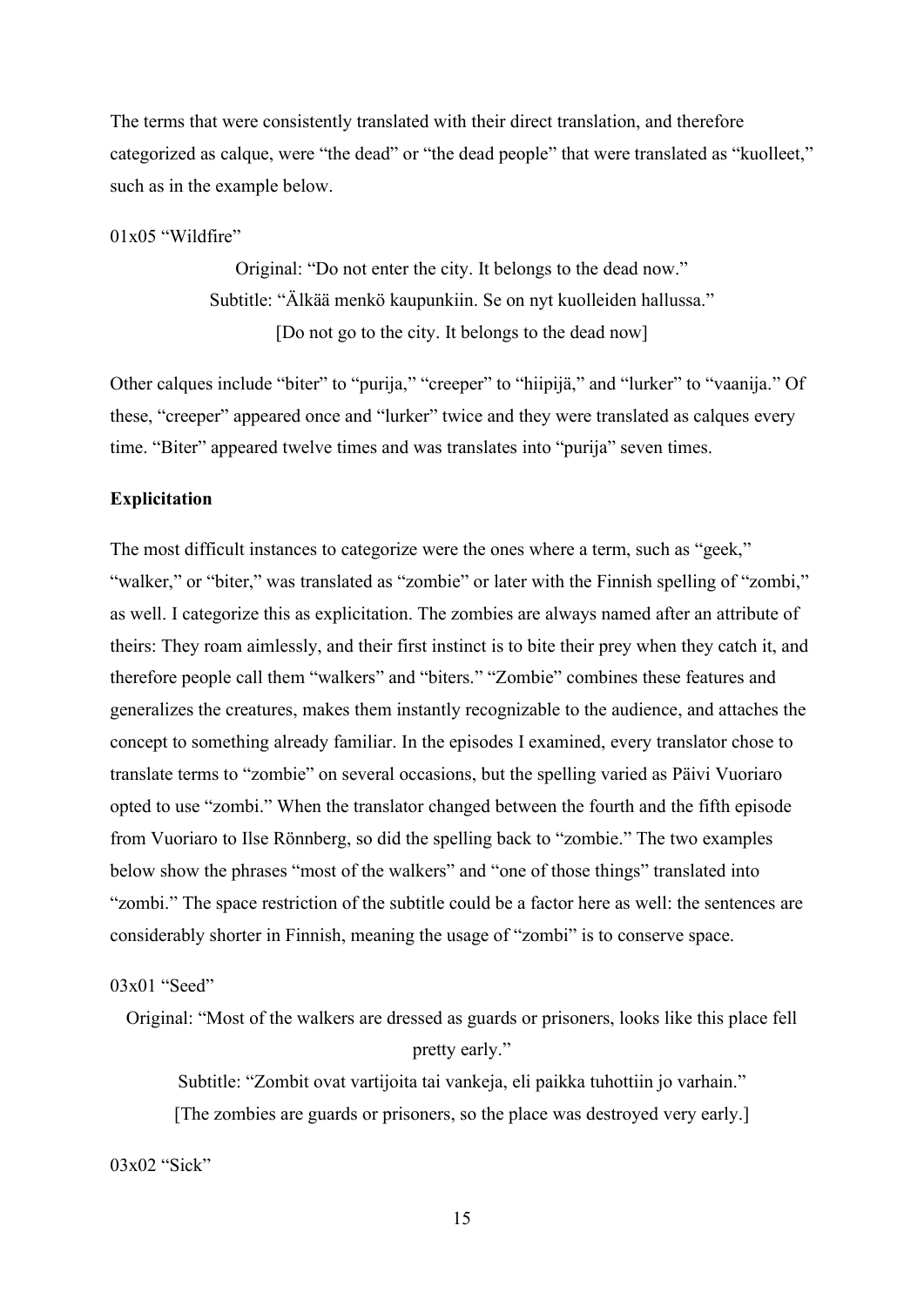Original: "I'm fine. Look, look at me, I'm not changing into one of those things." Subtitle: "Voin ihan hyvin. En muutu zombiksi." [I'm feeling okay. I won't turn into a zombie.]

A different instance of explicitation is in 03x04 "The Killer Within." "Purijat" [biters] has replaced "something" to explicate what the character is speaking of. The sentences are also restructured and separated by a period mark.

Original: "You'd think one soldier would drive away, especially against something so slow." Subtitle: "Luulisi, että joku heistä olisi selvinnyt. Purijat ovat hitaita." [You'd think that one of them would've survived. Biters are slow.]

The terms in these examples could be categorized as substitution, but I chose to include considerably shorter substitutions there, such as the usage of pronouns.

#### **Substitution**

I categorized instances that had a term for a zombie replaced with a pronoun as substitution. Substitution is a form of explicitation, but the aspect that differentiates them is spatial constraints: a long term is replaced with a shorter term on purpose, because the space does not allow the usage of the longer one (Díaz Cintas & Remael 2014, 204). I found several instances of the words "walker" or "biter" translated with this strategy, such as the one below in 01x02 "Guts" where "geeks" is translated into "ne" [them].

> Original: "I'm drawing the geeks away, how?" Subtitle: "Miten minä ne harhautan?" [How do I divert them?]

In 03x05 "Say the Word," an idiom "grist for the mill" was used to describe the zombies that the Woodbury community wanted to study. It signifies "something that can be used for a particular purpose" (Merriam-Webster 2020, s. v. "grist for the mill"). The translator had substituted the idiom with the plural form of "zombie." Also, the subject changed from "you" to "the research team."

> Original: "You can take the research team to get more grist for the mill." Subtitle: "Tutkimusryhmä voi hakea lisää zombieita." [The research team can get more zombies.]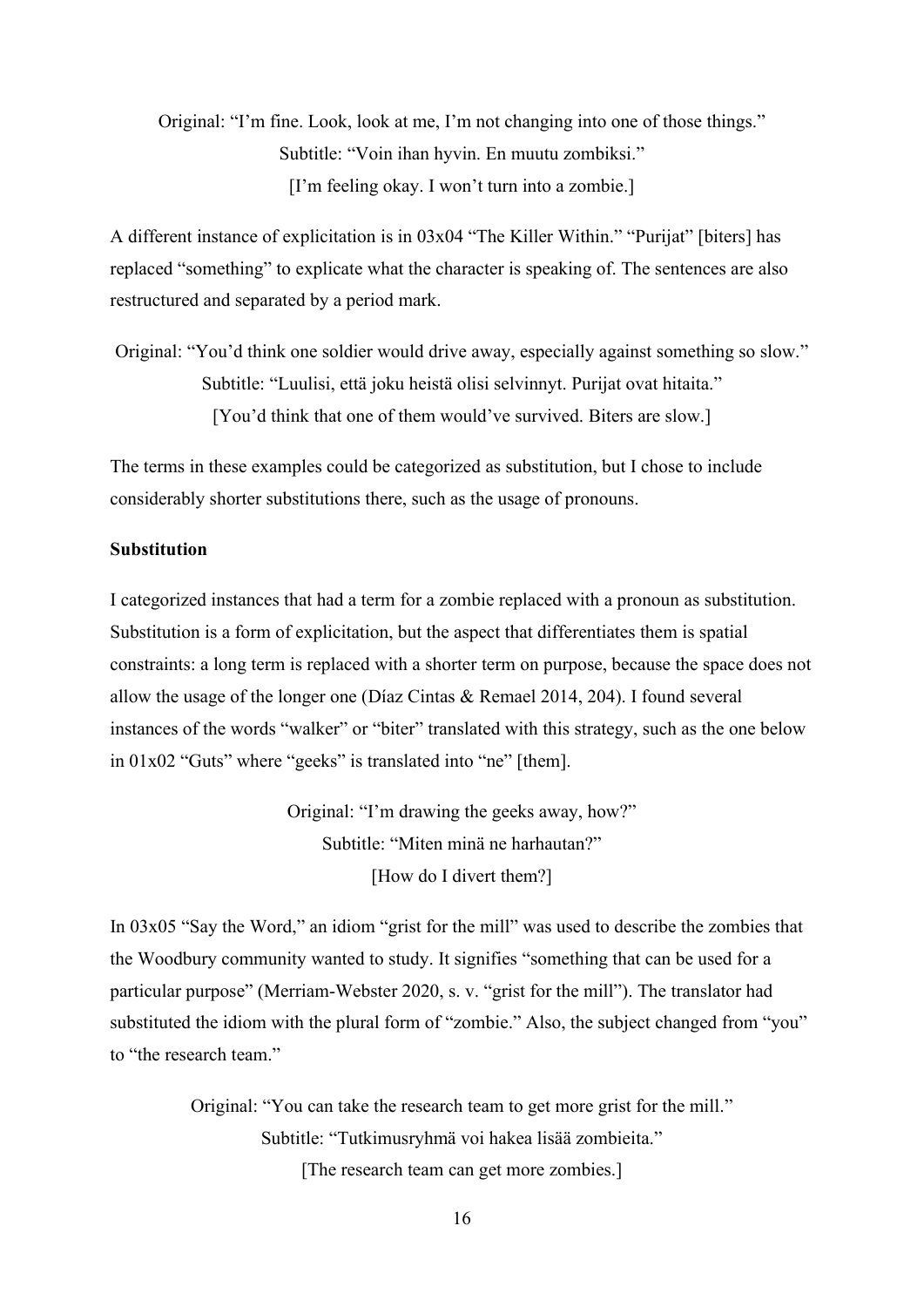In an example from 03x03 "Walk With Me," "biter" was translated into "purija" in its first appearance in the sentence and to "kaltainen" [alike/similar] in its second appearance, therefore not following the repetition in the source text's line but providing idiomatic Finnish, nonetheless.

> Original: "Walk with the biters, they think you're a biter." Subtitle: "Jos kulkee purijoiden joukossa, ne luulevat meitä kaltaisikseen." [If you walk among the biters, they think we are alike.]

#### **Omission**

Omission is a very frequent strategy in the subtitles of TWD, and very expectantly so, since subtitles have limited space and cannot include every piece of information from the source text as discussed in 2.2. In 01x02 "Guts," a line was effectively simplified in a hasty scene with several people speaking at the same time. The active voice was changed to passive voice omitting the "geeks" who heard the shots, and the clause "you popping off rounds" was simply manifested as "your shot."

> Original: "Every geek for miles around heard you popping off rounds." Subtitle: "Sinun laukauksesi kuultiin." [Your shot was heard.]

In the next example from  $01x02$  "Guts," the reference to the zombies is omitted due to the need to condense the message to fit the subtitle. The translation is simple and transfers the essential meaning of what the speaker is saying that he cannot see the manhole covers as well as where they are possibly located, but the translation does not include the threat of the "geeks" between the group and covers.

Original: "No, [the manhole covers] must be all out on the street where the geeks are." Subtitle: "Ei näy. Kaikki ovat kaduilla." [Can't be seen. They're all on the streets.]

The two examples below show the omission of whole sentences "armed guards on the fence" and "won't the fire attract walkers?" In 03x03 "Walk With Me," the guards are already introduced in the episode before this exchange, which could explain the omission. The other information, however, is new, and therefore crucial to tell the audience at this point. The act of keeping the biters away is omitted, too.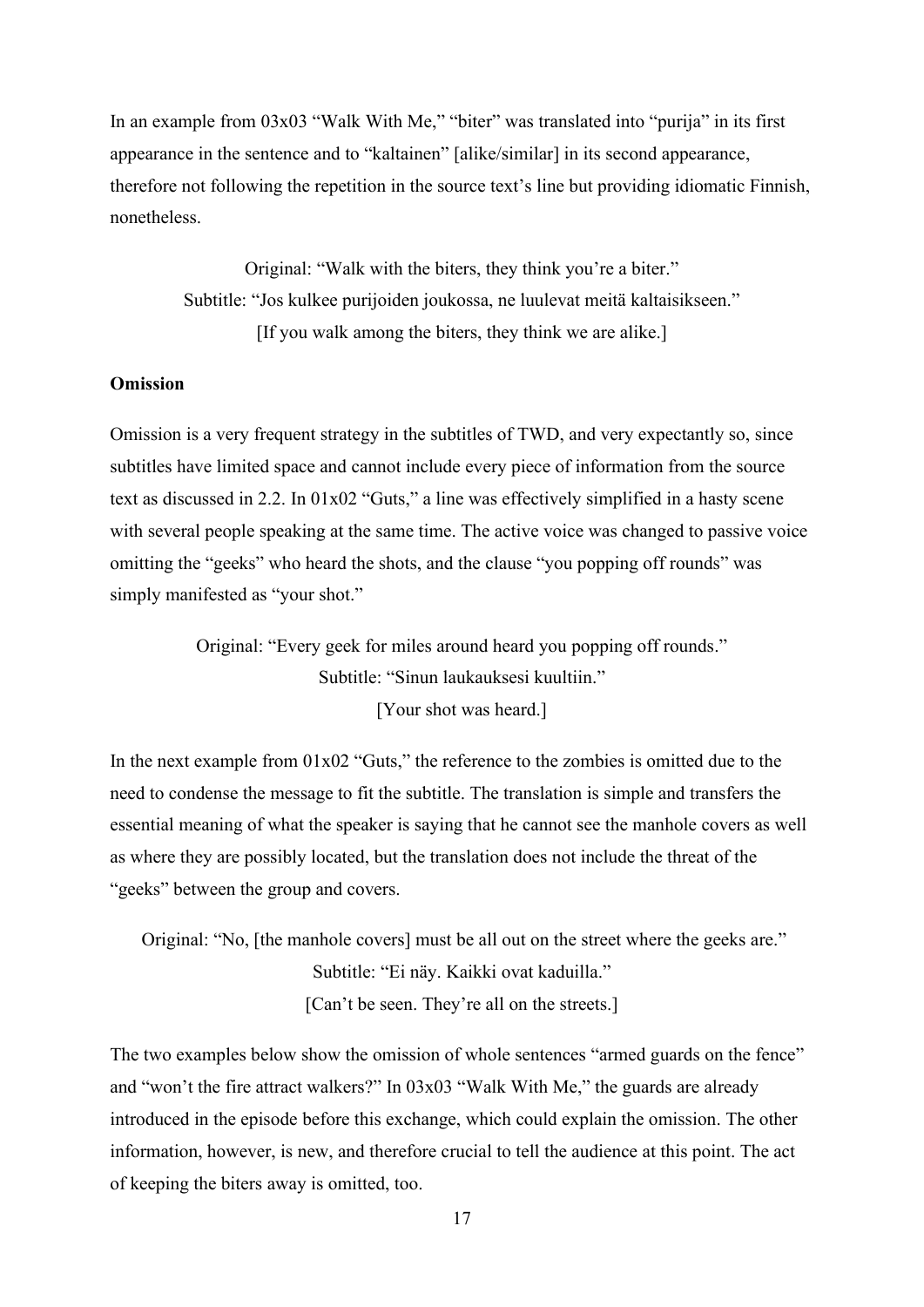03x03 "Walk With Me"

Original: "Noise and light kept to the bare minimum, armed guards on the fence and controlling the perimeter to keep the biters away."

Subtitle: "Äänet ja valot pidetään vähissä, ja aluetta partioidaan usein." [Noises and lights are kept to the minimum and the area is patrolled often.]

The Atlanta group are discussing whether to burn or bury the walkers they killed in 03x04 "The Killer Within." The reference to fire is left out, but within the context it is still possible to decipher what they are planning to do.

03x04 "The Killer Within"

Original: "Won't the fire attract walkers? Maybe we should bury 'em [the pile of bodies]." Subtitle: "Pitäisikö ruumiit haudata?" [Should (we) bury the bodies?]

#### **Addition and compensation**

Addition of information is a form of explicitation (Díaz Cintas & Remael 2014, 207). This can be seen in the example below with the use of the verbs "come back" and "turn" in English. In every case in the third season a sentence containing one of these verbs was translated by adding a noun, "zombi," or a pronoun to explain further what the verb is referring to. Moreover, the short sentences are turned into a more cohesive sentence in the example.

03x01 "Seed"

Original: "If I come back, what if I attack it? Or you, Rick, Carl…" Subtitle: "Jos muutun zombiksi, mitä jos käyn vauvan, sinun tai Rickin kimppuun?" [If I turn into a zombie, what if I attack the baby, you, or Rick?]

Different strategies can overlap in a sentence, and this instance could also be interpreted as the use of *compensation* or even *explicitation*. Compensation entails overtranslating or adding something, and consequently, "zombi" is added here.

## <span id="page-21-0"></span>**4.3 Final thoughts**

I focused particularly on the translation of the terms and their influence on the sentences they are embedded in. To summarize, 40 terms were translated as "zombie" out of 68. I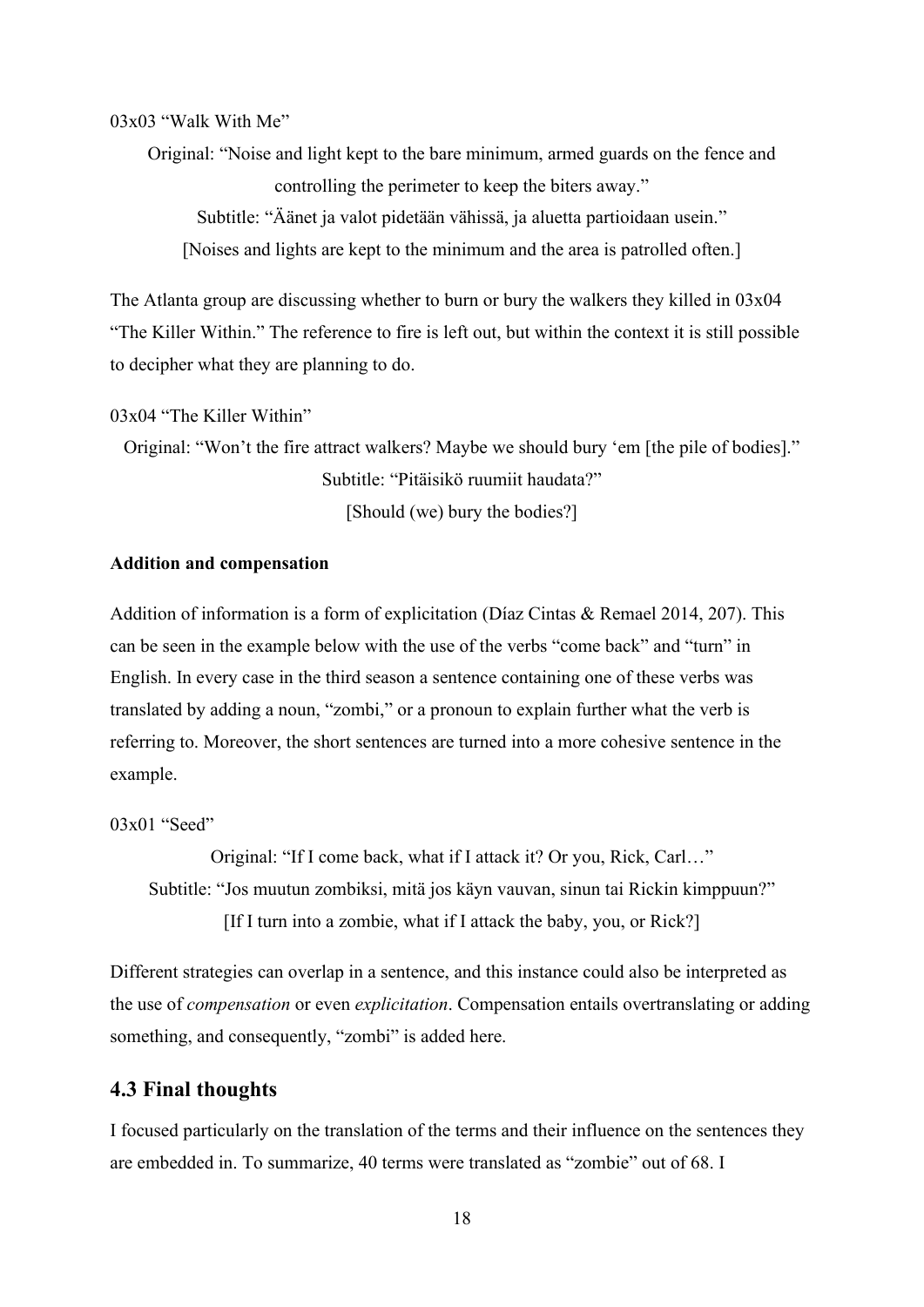categorized these appearances as explicitation, and therefore explicitation was the most popular translation strategy concerning the terms. Calque was also popular strategy with 15 instances counted. Substitution (7), omission (6), and addition (5) were used less than 10 times. Omission dealt with a variety of terms, but mostly with "geek." There were instances where other terms and pieces of the text were omitted due to limitations of space, as well. "Biter" and "geek" were translated with the most varying array of strategies. Passive voice was used in the Finnish translations on several occasions. This is normal since the Finnish language utilizes passive voice very frequently (Annastiina Viertiö 2000). My hypotheses were proven partially correct. "Zombie" was used more than I presumed, and literal translations were not as frequently utilized as I expected, but they mostly carried similar connotations as the source text's terms.

It brings a color to the show when another term, possibly a more imaginative one, is used, and when the translation follows suit by utilizing i.e. a direct translation. "Walker" and "geek" give a different impression. If "zombie" is used in their stead in the translation, it contradicts TWD's idea of utilizing all these new terms regarding the zombies. Notwithstanding, Leppihalme (2007, 370) provides an example of a text passage where the translator either decided that a reference was unknown to the readers or the translator did not understand it and therefore did not translate it properly. Similarly with TWD, the translators could also have considered the general public who neither do not know nor care about the idea of not utilizing the word "zombie," and therefore elected to ease the general audience's watching experience by using a familiar term. Alternatively, the translators might not have known this fact and therefore the translation loses some of the charm of the source text. Although, when translating the terms for zombie, the visual cues are there to explain as well. There possibly is not a need to constantly refer to the features the zombies have, which the naming system seems to be based on. "Zombie" is therefore a simpler term to use. For instance, the word "geek" did not have a literal translation at all, and as I discussed in 4.1, "geek" could produce too distracting a translation.

While the non-existence of the word "zombie" is an interesting aspect of TWD, it was not fully considered in the translation, but rather simplified to follow the zombie tradition. Yet, it is a choice a viewer can quickly accustom to.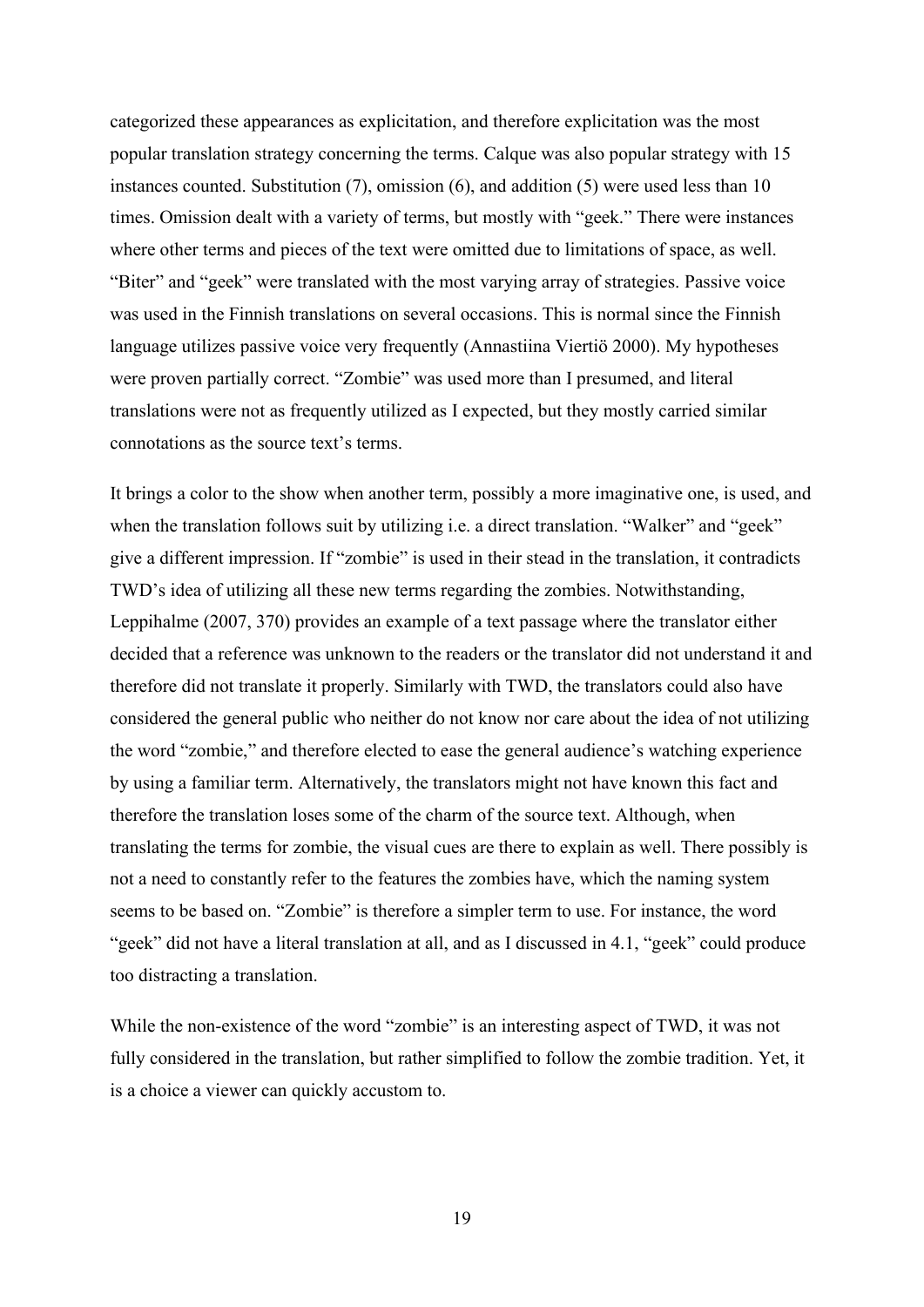## <span id="page-23-0"></span>**5 Conclusions**

I am interested in the usage of varying terms referring to zombies in TWD and I studied translation strategies with a special focus on the terms with Díaz Cintas and Remael's (2014) classification of translation strategies. I presented two research questions: how are the terms translated into Finnish and how are the sentences they are embedded in influenced by the terms? I covered translation strategy classifications which show the evolution of translation strategies. Translation strategies can be divided into global and local strategies, the latter of which were discussed in this thesis as I examined translation on word and sentence level. I discussed the defining features of subtitling and the challenges the craft possesses, as well as *text reduction* and *omission* since they are prevalent and necessary strategies in subtitling. I utilized the strategy of *explicitation* in a distinctive manner compared to Díaz Cintas and Remael (2014) as I included the word "zombie" in it as a sort of generalizing *hypernym*.

With the modified classification, I analyzed example sentences that included a word for a zombie or a reference to one. I discovered that the most frequent translations for them in Finnish were "zombie" or "zombi," "kuollut" [dead], "hän" or "ne" [he/she or they (inanimate)], and "purija" [biter]. The most frequent strategies used were *explicitation* and *calque*, followed by *substitution* and *omission*. The subtitle lines were frequently condensed using simpler sentences, passive voice instead of active voice, and substituting with shorter words, such as pronouns. I discussed the fact that the Finnish subtitles use the word "zombie," although the English source text purposefully does not, and I concluded that the translators elected to use this strategy in order to assist the general public in understanding the world of TWD immediately and not distracting them with overly eccentric translations, or due to them not knowing of this "rule" and translating with a term everyone knows. Nonetheless, the results are similar.

The manner these terms contribute to the multimodality of TWD the TV series could be examined as a possible continuation for this study, since multimodality is such a prevalent element in our everyday lives. Moreover, another possible direction to take could be a comparative study between the original TWD comic in English and the Finnish translation concerning the translations of the terms for zombies or translation strategies in the comic book in general.